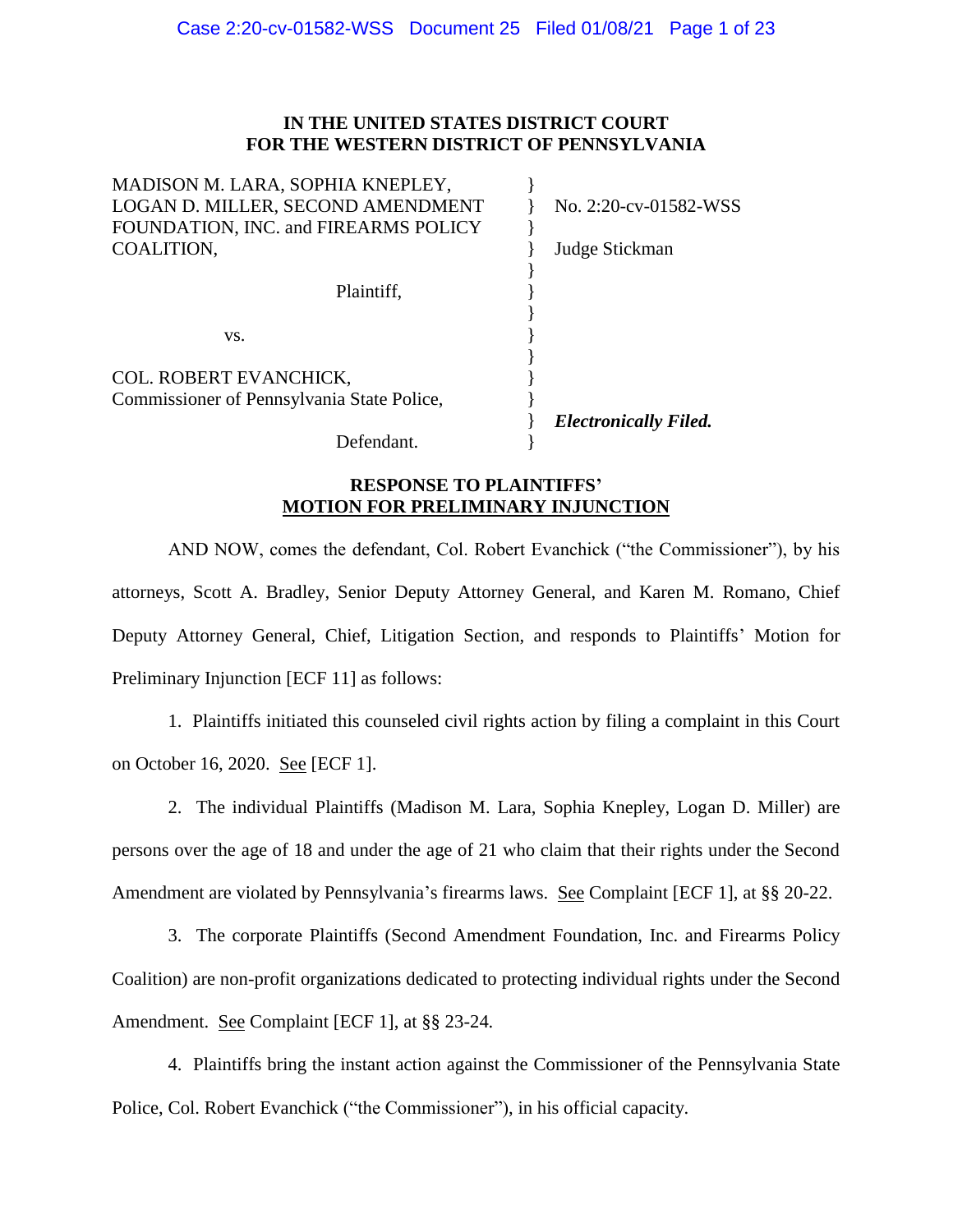#### Case 2:20-cv-01582-WSS Document 25 Filed 01/08/21 Page 2 of 23

5. Plaintiffs allege violations of their Second Amendment rights. Specifically, Plaintiffs claim that Pennsylvania's statutory restrictions (18 Pa. C.S. §§ 6106, 6109) on persons under the age of 21 from obtaining a conceal carry license violates their rights under the Second Amendment. See Complaint [ECF 1], at ¶¶ 101-114 (Count II), ¶¶ 115-128 (Count III).

6. Plaintiffs also allege that statutory restrictions (18 Pa. C.S. § 6107) on an individual's open carry rights during declared emergencies also violates their rights under the Second Amendment. See Complaint [ECF 1], at  $\P$  88-100 (Count I).

7. The Commissioner filed a Motion to Dismiss the Complaint [ECF 23] on January 8, 2021. A brief in support of the motion was filed that same day. See [ECF 24]. The content of that motion and brief are incorporated herein.

8. On December 1, 2020, Plaintiffs filed a Motion for Preliminary Injunction [ECF 11]. The motion seeks injunctive relief on the claims asserted in the Complaint [ECF 1] previously filed by Plaintiffs.

9. The grant of preliminary injunctive relief<sup>1</sup> is an "extraordinary remedy which should be granted only in limited circumstances." American Telephone & Telegraph Co. v. Winback and Conserve Program, Inc., 42 F.3d 1421 (3d Cir. 1994)(internal quotations omitted).

10. Specifically, the moving party must establish "(1) a likelihood of success on the merits; (2) that [he] will suffer irreparable harm if the injunction is denied; (3) that granting preliminary relief will not result in even greater harm to the nonmoving party; and (4) that the

<sup>&</sup>lt;sup>1</sup> Pursuant to Rule 65 of the Federal Rules of Civil Procedure, a court may under certain limited conditions "issue a temporary restraining order without written or oral notice to the adverse party or its attorney." Fed. R.Civ. P. 65(b). A preliminary injunction, on the other hand, "may issue only on notice to the adverse party." Fed. R.Civ. P. 65(b). Instantly, the Defendants have been provided notice prior to the issuance of any order regarding preliminary injunctive relief; therefore, Plaintiffs' request is properly designated as a motion for preliminary injunction. Yet, in any event, the analysis to be applied is the same. See Keszthelyi v. Lappin, 2007 WL 2713249, \*1 n. 1 (W.D.Pa. 2007).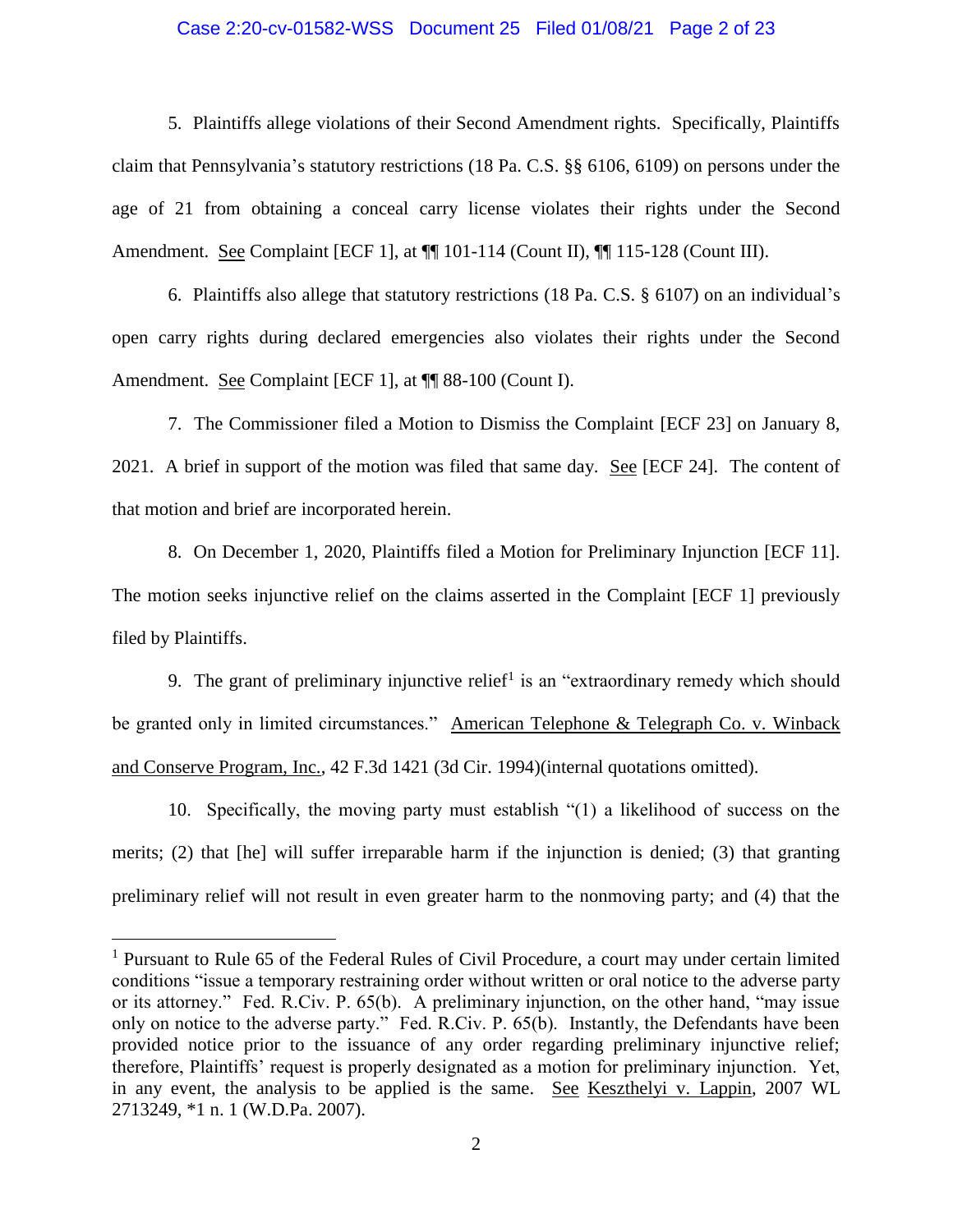#### Case 2:20-cv-01582-WSS Document 25 Filed 01/08/21 Page 3 of 23

public interest favors such relief." See Kos Pharms, Inc. v. Andrx Corp., 369, F.3d 700, 708 (3d Cir. 2004)(*citing* Allegheny Energy, Inc. v. DQE, Inc., 171 F.3d 153, 158 (3d Cir. 1999)); Brown v. Diguglielmo, 2007 WL 4570717, \*1 (E.D.Pa. 2007). See also Instant Air Freight Co. v. C.F. Air Freight, Inc., 882 F.2d 797, 800 (3d Cir. 1989) and In Re Arthur Treacher's Franchisee Litigation, 689 F.2d 1137, 1143 (3d Cir. 1982).

11. The present motion should be denied primarily because Plaintiffs are unable to show a likelihood of success on the merits. Plaintiffs are also unable to meet the remaining prongs of the analysis such that the present motion should be denied.

#### **DISCUSSION**

Plaintiffs challenge certain provisions of Pennsylvania's Uniform Firearms Act ("PUFA") which purport to regulate aspects of firearm possession by  $18$ -to-20-year-olds.<sup>2</sup> Plaintiffs contend that these provisions violate the Second Amendment rights of this group of individuals. Plaintiffs have challenged specific provisions of the current PUFA, namely Sections 6106, 6107 and 6109. These sections establish certain licensing requirements for concealed carrying of firearms in public (which in turn restrict certain individuals from obtaining such licenses) and impose penalties for those in possession of a concealed firearm without a license. See 18 Pa. C.S.A. §§ 6106, 6107 and 6109.

Initially, in the instant motion, as relief, Plaintiffs ask this Court to "enjoin Defendants (sic) from enforcing those provisions of 18 PA. C.S. §§ 6106, 6107, and 6109 that prohibit Plaintiffs and other similarly situated law-abiding adults from exercising the Second Amendment right to carry operable firearms in public for all lawful purposes, including self-defense." BIS

 $2^2$  The Commissioner has set forth in some detail the regulatory framework at issue in this matter in its Brief in Support of its Motion to Dismiss, see [ECF 24], at 2-10. The relevant statutory provisions have also been attached to the Motion to Dismiss, see [ECF 23], at PSP Exhibits E-G.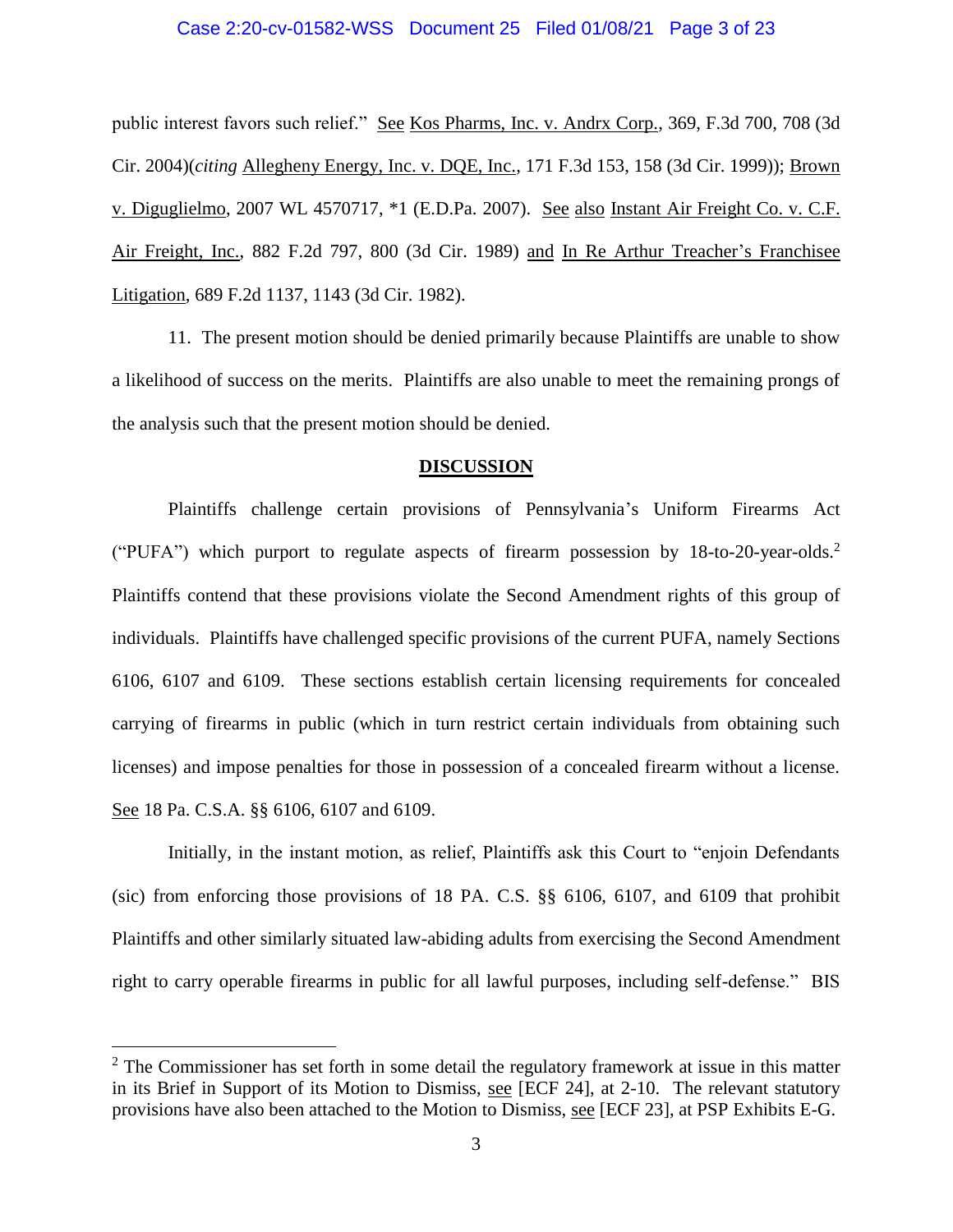#### Case 2:20-cv-01582-WSS Document 25 Filed 01/08/21 Page 4 of 23

[ECF 11-8], at 31. However, the only Defendant in this matter is the Commissioner of the Pennsylvania State Police. Yet, given the multitude of police departments within the Commonwealth of Pennsylvania, there is some question whether Plaintiffs can obtain complete relief upon disposition of the present motion.

In Whitewood v. Wolf, 2013 WL 12317057 (M.D.Pa. 2013), one of the defendants argued, albeit unsuccessfully, that the plaintiffs' constitutional challenges to provisions of Pennsylvania's Marriage Law should be dismissed because they had not named all Clerks of the

Orphans' Court in the Commonwealth. The argument went that,

absent joinder, 'the [C]ourt would be obliged to grant partial or "hollow" relief rather than complete relief to the parties before the [C]ourt.' General Refractories Co. v. First State Ins. Co., 500 F.3d 306, 315 (3d Cir. 2007)(*quoting Advisory Comm. Notes*, Fed. R.Civ. P. 19)(internal quotation marks omitted). See generally 4 Moore's Federal Practice § 19.03 (Matthew Bender 3d. ed.) (admonishing that part of Rule 19's aim is to protect "society's interest in the comprehensive resolution of disputes and avoidance of duplicative litigation" and ensure "that the courts do not enter partial or 'hollow' judgments").

Whitewood v. Wolf, 2013 WL 12317057, at \*3.

The court continued,

[r]elevantly, a person is a required party under Rule 19 if the Court cannot afford complete relief among existing parties without that person. See Fed. R.Civ. P.  $19(a)(1)(A)$ . Completeness of relief is considered with respect to the persons who are already parties—'not as between a party and the absent person whose joinder is sought.' Angst v. Royal Maccabees Life Ins. Co., 77 F.3d 701, 705 (3d Cir. 1996)(citation omitted). Only after determining that a party is required does a Court consider—if it is not feasible to join the party—whether a case should proceed among the existing parties or be dismissed. See Fed. R.Civ. P. 19(b).

Id.

In Whitewood, the court concluded that because the unjoined parties were "county officers, whose positions are 'purely ministerial,'" complete relief could be provided without joinder of these parties because, "if this Court renders a judgment in Plaintiffs' favor, all Clerks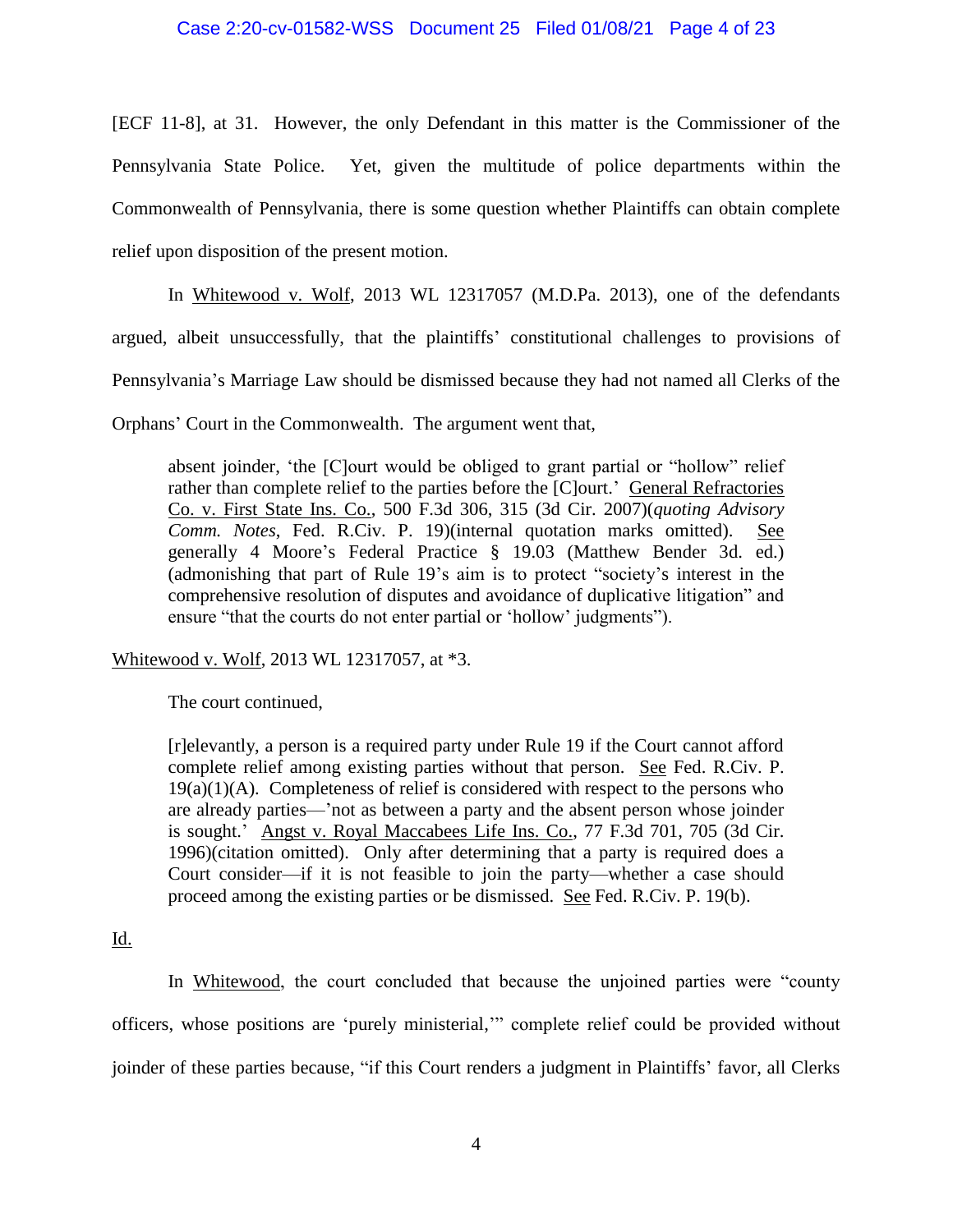#### Case 2:20-cv-01582-WSS Document 25 Filed 01/08/21 Page 5 of 23

of the Orphans' Court would be subject to the legal mandate" established by the court's ruling. Id. Instantly, the positions of the myriad of law enforcement officers and agents within the Commonwealth –and who are not under the jurisdiction of the Commissioner– are not merely ministerial and they would not be enjoined from enforcing the challenged provisions of the PUFA against 18-to-20-year-olds. Accordingly, the present motion should be denied because this Court cannot provided complete relief to Plaintiffs.

The following arguments proceed in the alternative:

Initially, there seems to be no dispute that the Supreme Court established certain rights under the Second Amendment in its decision in District of Columbia v. Heller, 554 U.S. 570 (2008)(hereinafter "*Heller*"). Indeed, the Court ultimately concluded that, because "the inherent right of self-defense has been central to the Second Amendment right," the challenged

handgun ban amounts to a prohibition of an entire class of 'arms' that is overwhelmingly chosen by American society for that lawful purpose. The prohibition extends, moreover, to the home, where the need for defense of self, family, and property is most acute. Under any of the standards of scrutiny that we have applied to enumerated constitutional rights, banning from the home 'the most preferred firearm in the nation to "keep" and use for protection of one's home and family,' [Parker v. District of Columbia,] 478 F.3d [370,] at 400 [(D.C. Cir. 2007)], would fail constitutional muster.

Heller, 554 U.S. at 628-629 (footnote omitted).

It is also accepted that the Supreme Court subsequently held that the rights recognized in *Heller* applied to the States through the Fourteenth Amendment. See McDonald v. City of Chicago, 561 U.S. 742, 791 (2010)("We therefore hold that the Due Process Clause of the Fourteenth Amendment incorporates the Second Amendment right recognized in *Heller*")(citations omitted).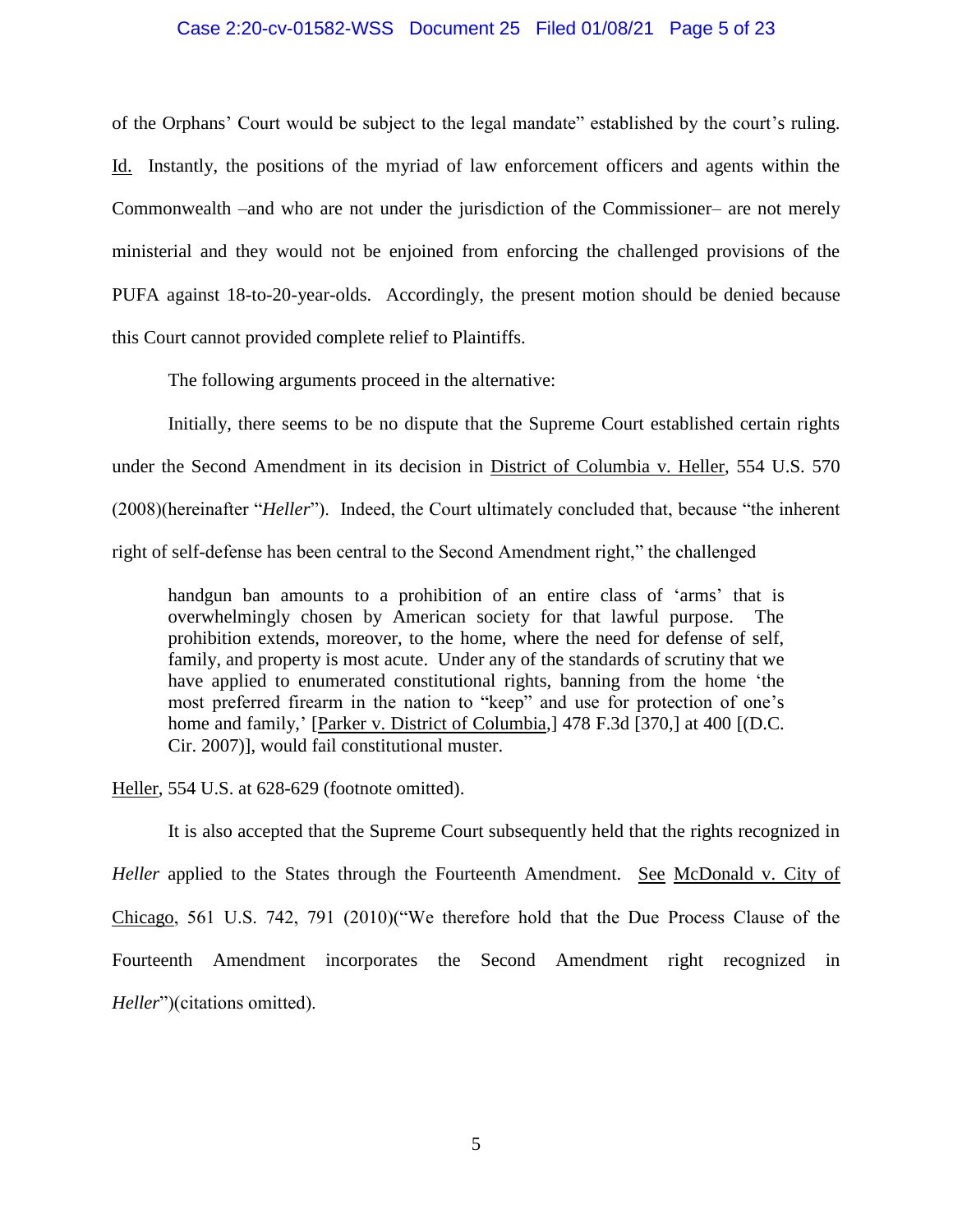Finally, in the Third Circuit, challenges brought under the Second Amendment after *Heller* follow a two-step process, first announced in United States v. Marzzarella, 614 F.3d 85 (3d Cir. 2010):

As we read *Heller,* it suggests a two-pronged approach to Second Amendment challenges. First, we ask whether the challenged law imposes a burden on conduct falling within the scope of the Second Amendment's guarantee. Cf. United States v. Stevens, 533 F.3d 218, 233 (3d Cir. 2008), *aff'd*, U.S. , 130 S.Ct. 1577, 176 L.Ed.2d 435 (recognizing the preliminary issue in a First Amendment challenge is whether the speech at issue is protected or unprotected). If it does not, our inquiry is complete. If it does, we evaluate the law under some form of means-end scrutiny. If the law passes muster under that standard, it is constitutional. If it fails, it is invalid.

United States v. Marzzarella, 614 F.3d at 89. See also Drake v. Filko, 724 F.3d 426, 429 (3d Cir.

2013)(reviewing claims brought under the Second Amendment "following the two-step approach

this Court set forth in United States v. Marzzarella").

Under the Pennsylvania statutes at issue, unquestionably, 18-to-20-year-olds may not apply for or obtain a conceal carry license. However, from the perspective of 18-to-20-yearolds, Pennsylvania's statutory scheme does *not* broadly prohibit their ownership or possession of firearms, nor does it prohibit their transport of unloaded firearms in a vehicle. Indeed, given this framework,

18 Pa. C.S.A. § 6106, only restricts an unlicensed person from carrying a firearm hidden on his person or carrying a loaded firearm in a vehicle. This provision does not prohibit a person from owning a firearm or from carrying a firearm, nor

does it proscribe the transportation of a firearm in a vehicle. The statute requires only that the firearm be unloaded during transport in a vehicle and not be concealed on an unlicensed person's body.

Commonwealth v. McKown, 79 A.3d at 689. See also Commonwealth v. McKown, 79 A.3d at 696-700 (Fitzgerald, J., Concurring)(providing historical assessment of Section 6106 and firearm regulation in Pennsylvania).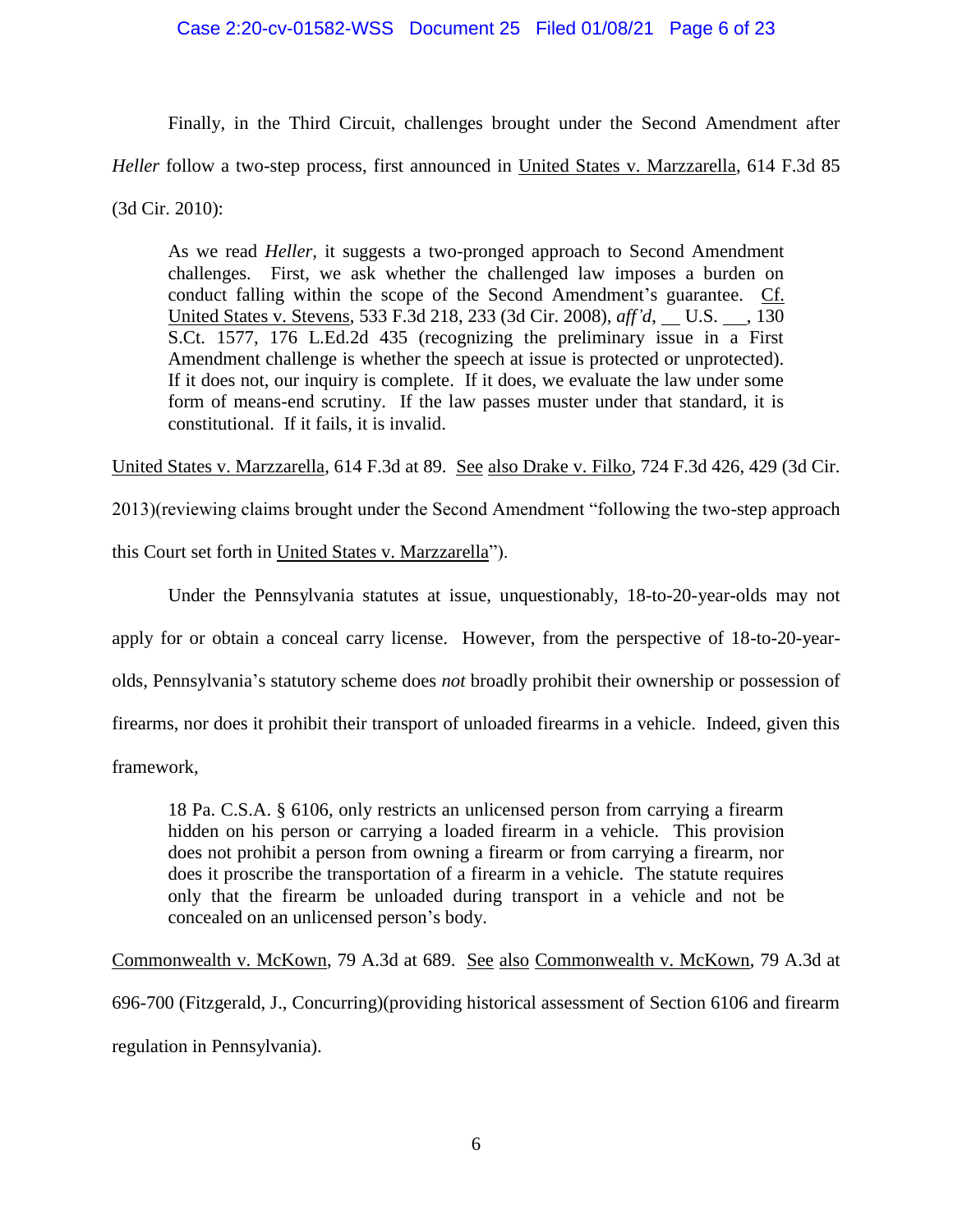#### Case 2:20-cv-01582-WSS Document 25 Filed 01/08/21 Page 7 of 23

PUFA provides that 18-to-20-year-olds in Pennsylvania may lawfully own or possess a firearm, and Section 6106 "requires only that the firearm be unloaded during transport in a vehicle and not be concealed on [their] body." Id. As such, 18-to-20-year-olds such as the individual Plaintiffs in this matter may lawfully own and possess firearms under the provisions of Sections 6106 and 6109. Pennsylvania does not impose a total ban on 18-to-20-year-olds' access to firearms; rather, these laws merely impose certain sensible, well established and timehonored restrictions. Accordingly, as in *Drake*, Plaintiffs' claims against the Commissioner fail to satisfy either prong of the *Marzzarella* analysis. Indeed, Plaintiffs are not merely looking to apply *Heller* to the circumstances presented by this case; rather, Plaintiffs seek to extend *Heller* beyond the limits set by the Supreme Court. However, no court that has addressed this issue has concluded that the core right announced in *Heller* reaches any right of 18-to-20-year-olds to conceal carry firearms in public.

Plaintiffs' argument is largely predicated on two propositions. First, after *Heller*, the Second Amendment has some –albeit as yet undetermined– application outside the home. See Plaintiffs' Brief in Support of Motion for Preliminary Injunction (hereinafter "BIS [ECF 11-8]"), at 7-14 (**The right to keep and bear arms extends outside the home**). Second, historically, 18-to-20-year-olds participated –both voluntarily and involuntarily– in Militias and other military activities. See BIS [ECF 11-8], at 14-18 (**The Second Amendment extends to 18-to-20-year-old adults**). Based on these two points, Plaintiffs argue that Pennsylvania's regulation of firearms through licensing restrictions that preclude 18-to-20-year-olds from procuring conceal carry licenses violates the Second Amendment.<sup>3</sup> See BIS [ECF 11-8], at 19-21 (The

<sup>&</sup>lt;sup>3</sup> The remainder of Plaintiffs' argument addresses the appropriate level of scrutiny to be applied to the challenged provisions of the PUFA. See BIS [ECF 11-8], at 21-28. However, the Third Circuit, among other circuits, has authoritatively held that intermediate scrutiny applies in this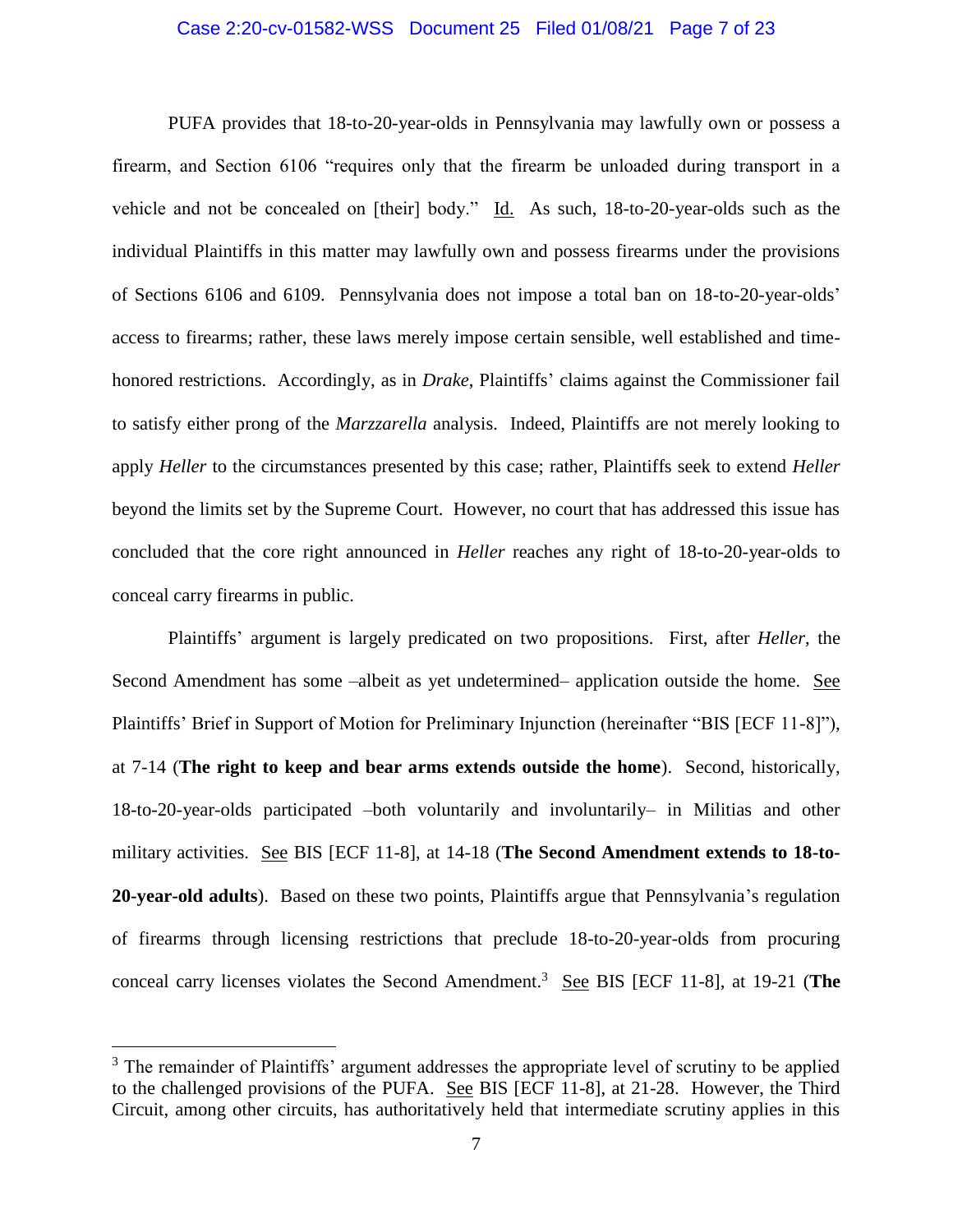#### Case 2:20-cv-01582-WSS Document 25 Filed 01/08/21 Page 8 of 23

# **Pennsylvania laws barring 18-to-20-year-old citizens from carrying firearms are categorically unconstitutional**).

As to the first point, while this principle is not disputed, the recognized core value of the Second Amendment has to date been limited to self-defense in the home. See District of Columbia v. Heller, 554 U.S. 570, 635 (2008)("And whatever else it leaves to future evaluation, it surely elevates above all other interests the right of law-abiding, responsible citizens to use arms in defense of hearth and home"). See also McDonald v. City of Chicago, 561 U.S. at 791 (the Second Amendment right recognized in *Heller* "… protects the right to possess a handgun in the home for the purpose of self-defense").

The Third Circuit has indicated its understanding of this as the holding in *Heller*. See Doe I v. Governor of Pennsylvania, 977 F.3d 270, 273 (3d Cir. 2020)("In District of Columbia v. Heller, the Supreme Court determined that at the 'core' of the Second Amendment is the right of 'law-abiding, responsible citizens to use arms in defense of hearth and home'")(footnote with citations omitted).

Indeed, as the Supreme Court made clear in *Heller*, it was only addressing the issue presented in that case and not making sweeping interpretations of the limits and bounds of the Second Amendment. See District of Columbia v. Heller, 554 U.S. at 635 ("But since this case represents this Court's first in-depth examination of the Second Amendment, one should not expect it to clarify the entire field…. And there will be time enough to expound upon the

context. See, e.g., United States v. Marzzarella, 614 F.3d 85, 89 (3d Cir. 2010); Drake v. Filko, 724 F.3d 426, 429 (3d Cir. 2013); Folajtar v. Attorney General of the United States, 980 F.3d 897, 901 (3d Cir. 2020). Indeed, here, the challenged PUFA statutes do not implicate a core Second Amendment right because they do not reach into the "hearth and home." Nor do they place a substantial burden on any Second Amendment right. Thus, intermediate scrutiny is appropriate.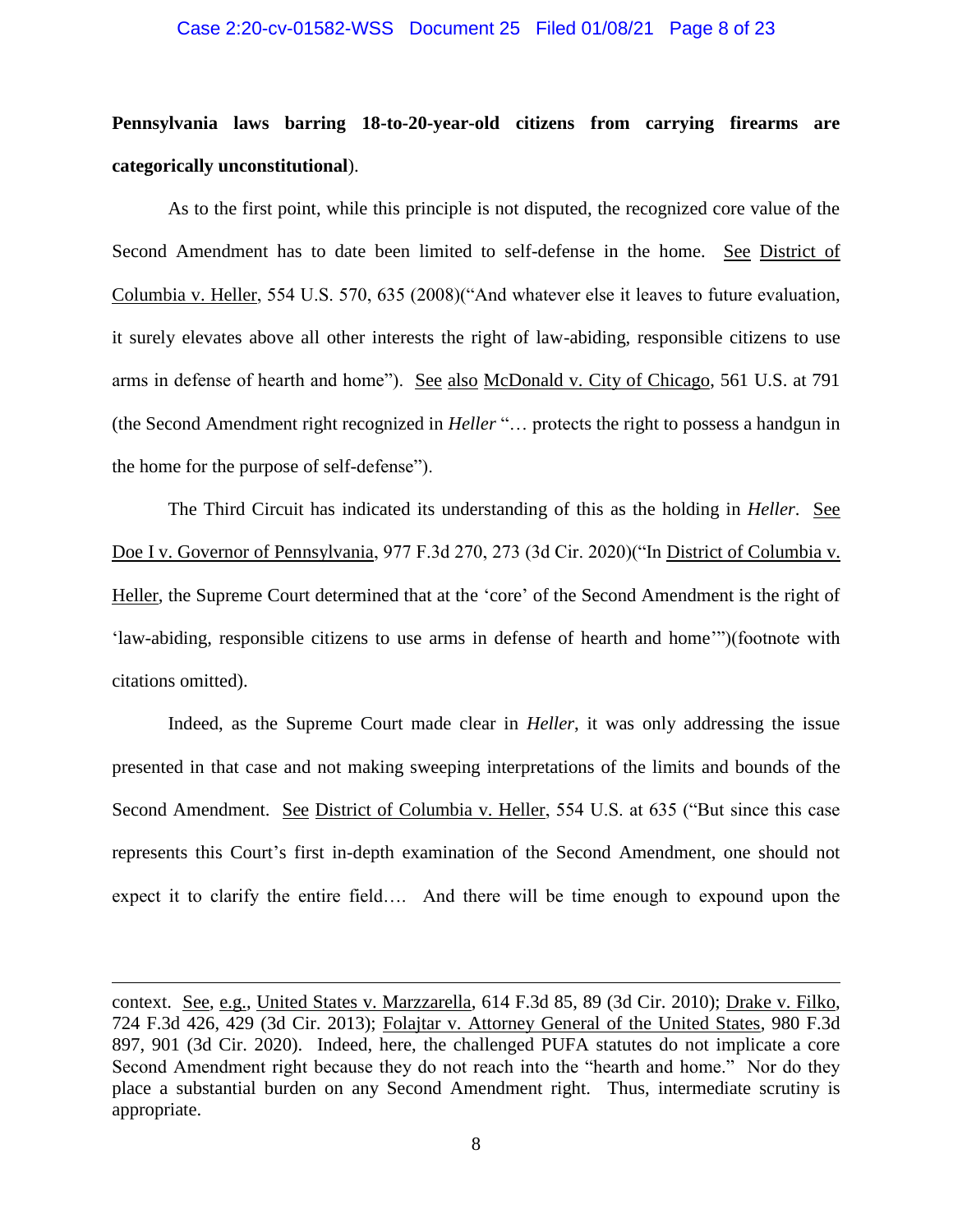#### Case 2:20-cv-01582-WSS Document 25 Filed 01/08/21 Page 9 of 23

historical justifications for the exceptions we have mentioned if and when those exceptions come before us").

Thus, while *Heller* may be the starting point for much of this discussion, it does not ultimately support any claim of a Second Amendment right to possess a firearm outside the home beyond the notion that such a right may exist. See, e.g., Kachalsky v. County of Westchester, 701 F.3d 81, 89 (2d Cir. 2012)("*Heller* was never meant 'to clarify the entire field' of Second Amendment jurisprudence)(*citing* District of Columbia v. Heller, 554 U.S. at 635); United States v. Masciandaro, 638 F.3d 458, 475 (4th Cir. 2011)(Wilkinson, J., concurring in result)("There may or may not be a Second Amendment right in some places beyond the home, but we have no idea what those places are, what the criteria for selecting them should be, what sliding scales of scrutiny might apply to them, or any one of a number of other questions"). See also Powell v. Tompkins, 926 F.Supp.2d 367, 380 n. 2 (D.Mass. 2013), *aff'd*, 783 F.3d 332 (1st Cir. 2015)(noting that "*Heller* only recognized a right of individuals to possess firearms in their homes. 554 U.S. at 635, 128 S.Ct. 2783" and that "even if ... the Supreme Court were eventually to extend such protections to the carrying of firearms, this activity would likely still be subject to certain limitations, as *Heller* so described"). Cf. Moore v. Madigan, 702 F.3d 933, 935-936 (7th Cir. 2012)("*Heller* repeatedly invokes a broader Second Amendment right than the right to have a gun in one's home").<sup>4</sup>

<sup>&</sup>lt;sup>4</sup> In support of their argument that gun licensing requirements implicate a Second Amendment right, Plaintiffs often cite to and rely heavily on the Seventh Circuit's decision in Moore v. Madigan, 702 F.3d 933 (7th Cir. 2012). See BIS [ECF 11-8], at 7-9. Initially, however, the Third Circuit *expressly* declined to adopt the reasoning of that decision. See Drake v. Filko, 724 F.3d at 431 (noting that "the Seventh Circuit in *Moore* may have read *Heller* too broadly"). And the other case Plaintiffs cite as authoritative, Wrenn v. District of Columbia, 864 F.3d 650 (D.C.Cir. 2017), simply adopts the same reasoning of *Moore* that the Third Circuit rejected in *Drake*. See Drake v. Filko, 724 F.3d at 663-664.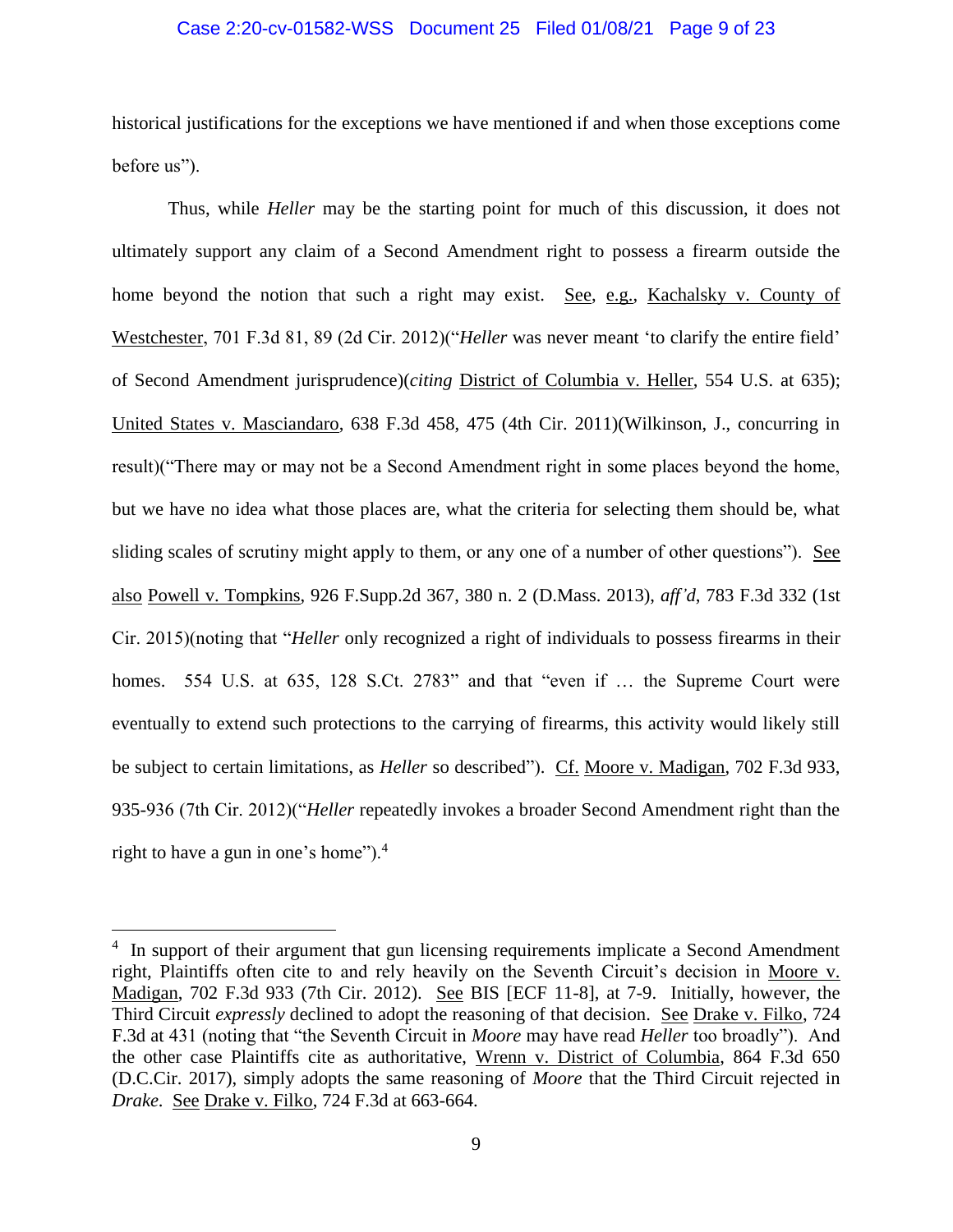#### Case 2:20-cv-01582-WSS Document 25 Filed 01/08/21 Page 10 of 23

As one court described it, there is a "dilemma faced by lower courts in the post-*Heller* world: how far to push *Heller* beyond its undisputed core holding." See United States v. Masciandaro, 638 F.3d at 475 (Wilkinson, J., concurring in result)("On the question of *Heller's* applicability outside the home environment, we think it prudent to await direction from the Court itself")(*citing* Williams v. State, 10 A.3d 1167, 1177 (Md. 2011)("If the Supreme Court, in [*McDonald*'s ] *dicta*, meant its holding to extend beyond home possession, it will need to say so more plainly") *and* Sims v. United States, 963 A.2d 147, 150 (D.C. 2008)).

Nevertheless, it cannot be doubted that some courts have expressed the notion that the Second Amendment is not limited to the immediate principle announced by the Supreme Court in *Heller*. Indeed, the Third Circuit has observed that "[a]lthough *Heller* does not explicitly identify a right to publicly carry arms for self-defense, it is possible to conclude that *Heller* implies such a right." Drake v. Filko, 724 F.3d 426, 430, 431 (3d Cir. 2013)(referencing the Seventh Circuit's decision in Moore v. Madigan, 702 F.3d 933, 942 (7th Cir. 2012), but later observing that "the Seventh Circuit in Moore may have read *Heller* too broadly")(*citing* United States v. Skoien, 614 F.3d 638, 640 (7th Cir. 2010)(*en banc*), *cert. denied*, \_\_\_ U.S. \_\_\_, 131 S.Ct. 1674 (2011)(*Heller*'s language "warns readers not to treat *Heller* as containing broader

In any event, neither *Moore* nor *Wrenn* can change the law applicable to this Court.

Further, *Moore* is only of limited utility in the instant discussion. Therein, the district court concluded that "[a] right to bear arms thus implies a right to carry a loaded gun outside the home." Moore v. Madigan, 702 F.3d at 936. Yet, the Seventh Circuit never suggested within its decision that Illinois did not have the right to regulate this right. In fact, the case was "stayed for 180 days to allow the Illinois legislature to craft a new gun law that will impose reasonable limitations, consistent with the public safety and the Second Amendment as interpreted in this opinion, on the carrying of guns in public." Moore v. Madigan, 702 F.3d at 942.

Moreover, at issue in that case was "a flat ban on carrying ready-to-use guns outside the home," a regulation that was unique to Illinois among the 50 states. See Moore v. Madigan, 702 F.3d at 940. As Plaintiffs seem to acknowledge, under Pennsylvania law, eligible persons may –other than during a declared emergency– open carry firearms or apply for a conceal carry license.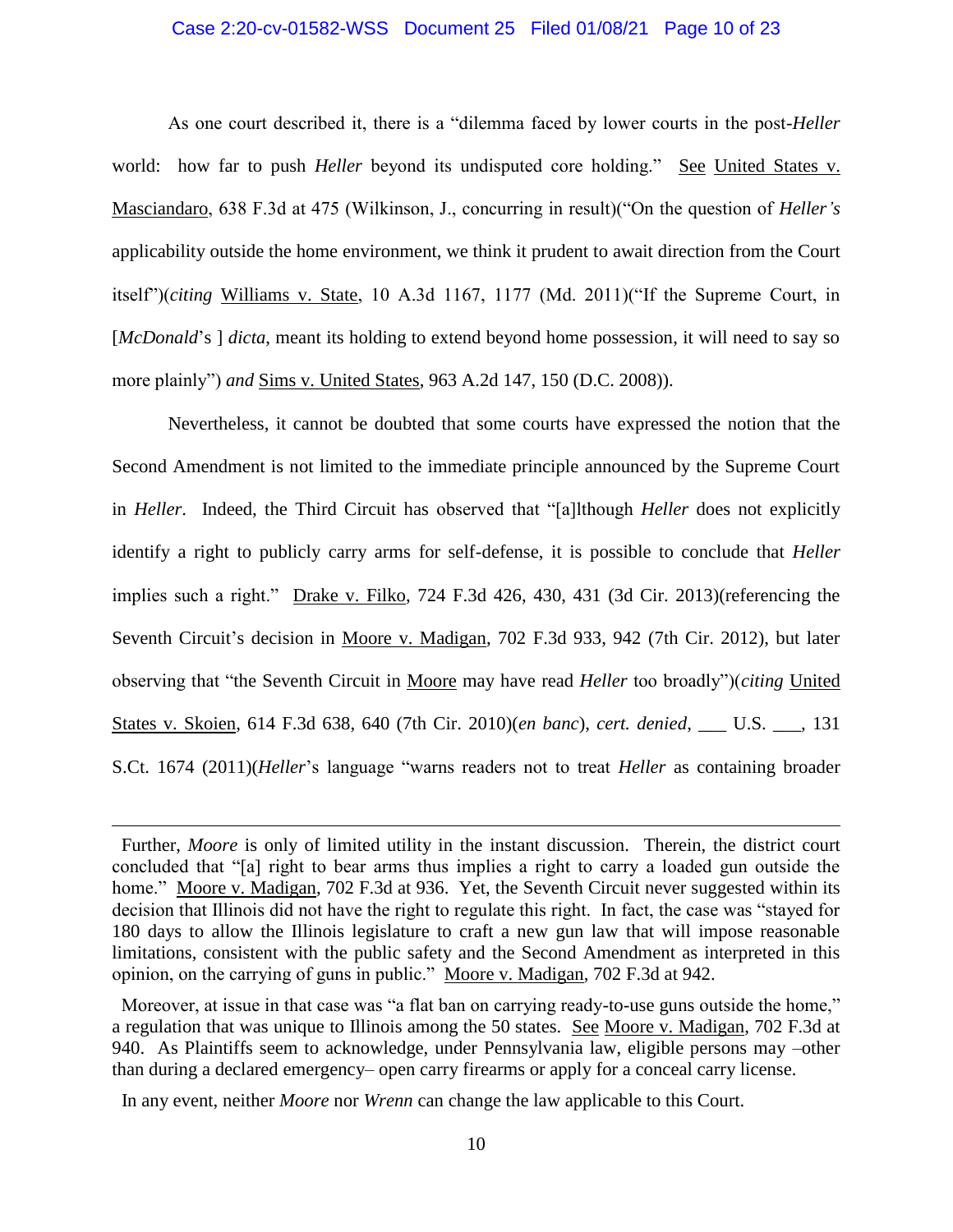#### Case 2:20-cv-01582-WSS Document 25 Filed 01/08/21 Page 11 of 23

holdings than the Court set out to establish: that the Second Amendment created individual rights, one of which is keeping operable handguns *at home* for self-defense")(emphasis added). Cf. Folajtar v. Attorney General of the United States, 980 F.3d 897, 900 (3d Cir. 2020)("the Supreme Court interpreted the Amendment's right to bear arms as an individual right, at least for the core purpose of allowing "law-abiding, responsible citizens to use arms in defense of hearth and home")(*citing* District of Columbia v. Heller, 554 U.S. at 635).

Nevertheless, even *Heller* accepted the notion that some regulation of firearms was appropriate, notwithstanding the text of the Second Amendment. See District of Columbia v. Heller, 554 U.S. at 626. As the Third Circuit has recently discussed, as even recognized by the Supreme Court, the right announced in *Heller*

'is not unlimited.' Id. at 626, 128 S.Ct. 2783. *Heller* 'did not cast doubt on such longstanding regulatory measures as "prohibitions on the possession of firearms by felons."' McDonald v. City of Chicago, 561 U.S. 742, 786, 130 S.Ct. 3020, 177 L.Ed.2d 894 (2010)(*quoting* Heller, 554 U.S. at 626-27, 128 S.Ct. 2783). To the contrary, among the many 'presumptively lawful regulatory measures' that it identified in *Heller*, the Court included 'longstanding prohibitions on the possession of firearms by felons and the mentally ill, ... laws forbidding the carrying of firearms in sensitive places such as schools and government buildings, [and] laws imposing conditions and qualifications on the commercial sale of arms.<sup>5</sup> Id. at 626-27, 128 S.Ct. 2783; <u>see also Doe v. Governor of Pennsylvania</u>, 977 F.3d. 270, 274 (3d Cir. 2020)("We have consistently hewed to the exceptions that *Heller* preserved."). Indeed, the Supreme Court has repeatedly endorsed the constitutionality of measures prohibiting firearm possession by felons after *Heller*. See McDonald, 561 U.S. at 786, 130 S.Ct. 3020 ("We repeat [*Heller*'s] assurances here."); see also New York State Rifle & Pistol Ass'n, Inc. v. City of New York, \_\_\_ U.S. \_\_\_, \_\_, 140 S. Ct. 1525, 1540-41, 206 L.Ed.2d 798 (2020)(Alito, J., dissenting)(recognizing historical support for constitutionality of banning firearm possession by felons); Vartelas v. Holder, 566 U.S. 257, 271, 132 S.Ct. 1479, 182 L.Ed.2d 473 (2012) (referencing *Heller*'s approval of laws prohibiting felons from having arms).

Folajtar v. Attorney General of the United States, 980 F.3d at 900-901. See Doe I v. Governor of

Pennsylvania, 977 F.3d at 273 ("The Court in *Heller* emphasized, however, that there are

'presumptively lawful regulatory measures' that can restrict that right, and that the Court was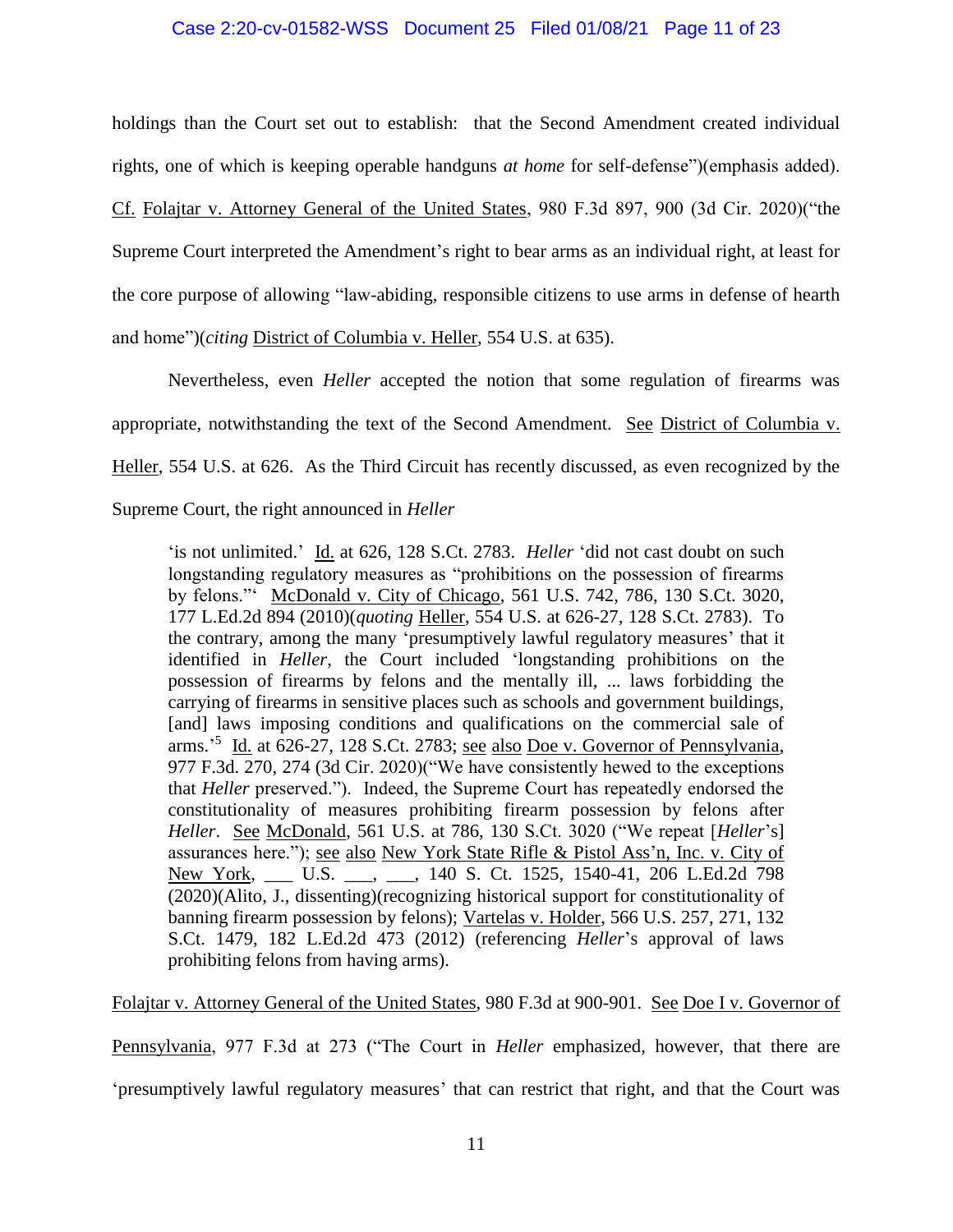#### Case 2:20-cv-01582-WSS Document 25 Filed 01/08/21 Page 12 of 23

decidedly not 'cast[ing] doubt on longstanding prohibitions on the possession of firearms by felons and the mentally ill'")(footnote with citation omitted).

That neither *Heller* nor *Folajtar* included the regulation of minors or 18-to-20-year-olds in their respective discussions of "such longstanding regulatory measures" that do not violate the Second Amendment is not dispositive of the issue before this Court. See United States v. Barton, 633 F.3d 168, 171 (3d Cir. 2011)("*Heller*'s list of permissible regulations 'does not purport to be exhaustive.' [Heller, 554 U.S.] at 627 n. 26"), *overruled on other grounds by* Binderup v. Attorney General United States of America, 836 F.3d 336 (3d Cir. 2016). See also In re Montyce H., 2014 WL 3014112 (Ill. App. 2014)("Now admittedly, the list enumerated in *Heller* does not specifically include laws prohibiting the possession of firearms by minors. Nevertheless, several courts have since undertaken a thorough historical examination of such laws, and all of them have concluded that, contrary to defendant's contention, the possession of handguns by minors is conduct that falls outside the scope of the second amendment's protection").

 Indeed, the Third Circuit has observed that *Heller* "identified such prohibitions as 'presumptively lawful,' because they affect classes of individuals who, historically, have not had the right to keep and bear arms." Beers v. Attorney General United States, 927 F.3d 150, 154 (3d Cir. 2019)(footnote omitted), *judgment vacated on other grounds sub nom.* Beers v. Barr, \_\_\_ U.S. \_\_\_, 140 S. Ct. 2758 (2020). As convincingly expressed by the Fifth Circuit, this longstanding idea of firearm regulation was premised on the public weal and the belief that certain individuals should not be entrusted with firearms:

As the Supreme Court recognized in *Heller*, the right to keep and bear arms has never been unlimited. 554 U.S. at 626, 128 S.Ct. 2783; see also Robertson v. Baldwin, 165 U.S. 275, 281, 17 S.Ct. 326, 41 L.Ed. 715 (1897)(observing that the right to keep and bear arms, like other rights "inherited from our English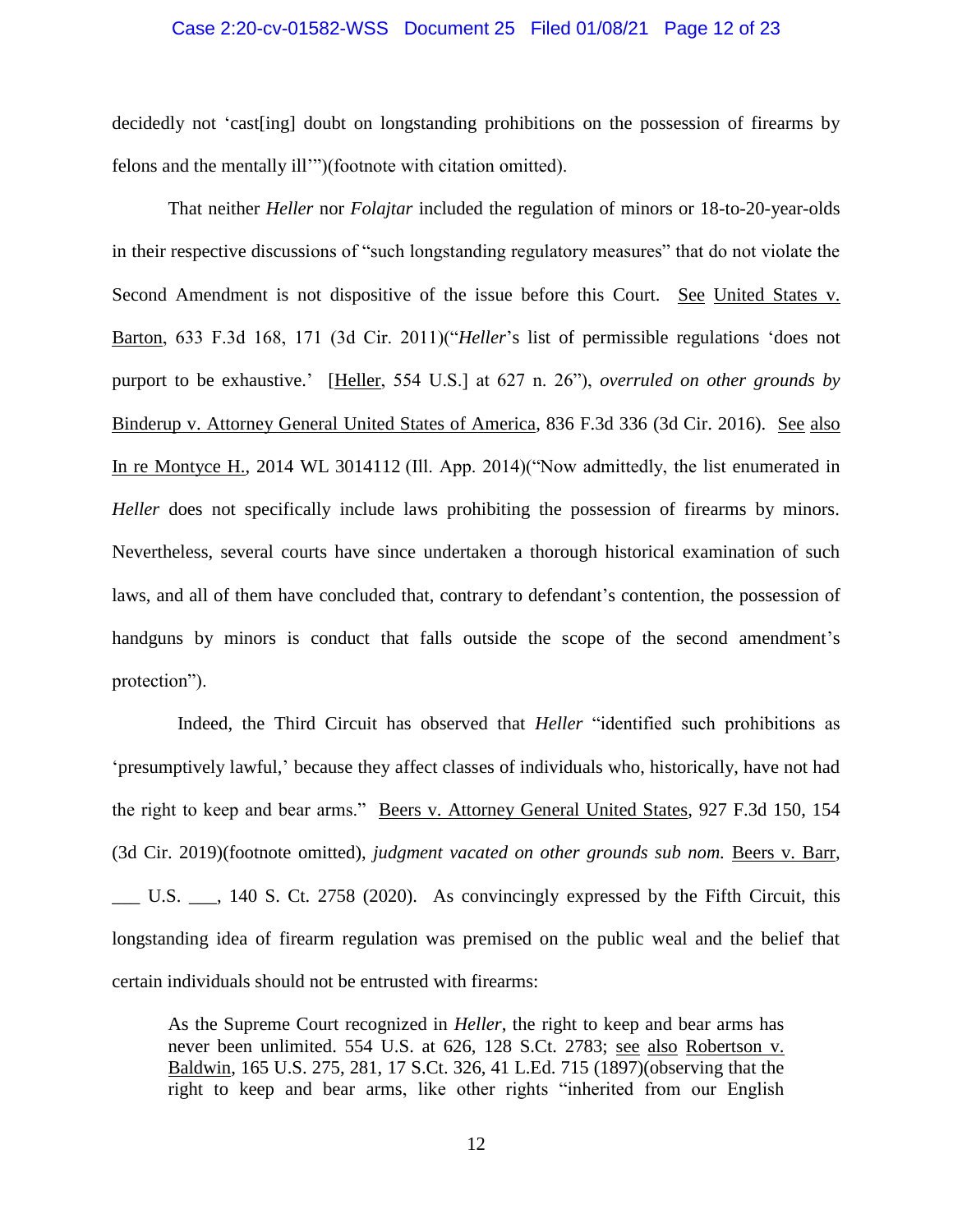ancestors" and protected by the Bill of Rights, has "from time immemorial, been subject to certain well-recognized exceptions, arising from the necessities of the case"). Since even before the Revolution, gun use and gun control have been inextricably intertwined. The historical record shows that gun safety regulation was commonplace in the colonies, and around the time of the founding, a variety of gun safety regulations were on the books; these included safety laws regulating the storage of gun powder, laws keeping track of who in the community had guns, laws administering gun use in the context of militia service (including laws requiring militia members to attend "musters," public gatherings where officials would inspect and account for guns), laws prohibiting the use of firearms on certain occasions and in certain places, and laws disarming certain groups and restricting sales to certain groups. See Adam Winkler, *Gunfight: The Battle over the Right to Bear Arms in America* 113-18 (2011); Saul Cornell & Nathan DeDino, *A Well Regulated Right: The Early American Origins of Gun Control*, 73 Fordham L.Rev. 487, 502-13 (2004). It appears that when the fledgling republic adopted the Second Amendment, an expectation of sensible gun safety regulation was woven into the tapestry of the guarantee.

 Noteworthy among these revolutionary and founding-era gun regulations are those that targeted particular groups for public safety reasons. For example, several jurisdictions passed laws that confiscated weapons owned by persons who refused to swear an oath of allegiance to the state or to the nation. See Cornell & DeDino, 73 Fordham L.Rev. at 507-08. Although these Loyalists were neither criminals nor traitors, American legislators had determined that permitting these persons to keep and bear arms posed a potential danger. Id. ("The law demonstrates that in a well regulated society, the state could disarm those it deemed likely to disrupt society."); see also Winkler, *Gunfight*, at 116 (concluding that "[t]he founders didn't think government should have the power to take away everyone's guns, but they were perfectly willing to confiscate weapons from anyone deemed untrustworthy," a group that included law-abiding slaves, free blacks, and Loyalists); Don B. Kates & Clayton E. Cramer, *Second Amendment Limitations and Criminological Considerations*, 60 Hastings L.J. 1339, 1360 (2009)("[F]rom time immemorial, various jurisdictions recognizing a right to arms have nevertheless taken the step of forbidding suspect groups from having arms. American legislators at the time of the Bill of Rights seem to have been aware of this tradition ...." (footnote omitted)).

 In the view of at least some members of the founding generation, disarming select groups for the sake of public safety was compatible with the right to arms specifically and with the idea of liberty generally. See Saul Cornell, *Commonplace or Anachronism: The Standard Model, the Second Amendment, and the Problem of History in Contemporary Constitutional Theory*, 16 Const. Comment. 221, 231-36 (1999)(discussing Pennsylvania Anti-Federalists' support for a high level of gun regulation). Shortly after the Pennsylvania ratifying convention for the original Constitution, for example, the Anti-Federalist minority recommended the following amendment: 'That the people have a right to bear arms for the defense of themselves and their own state, or the United States ... and no law shall be passed for disarming the people or any of them, unless for crimes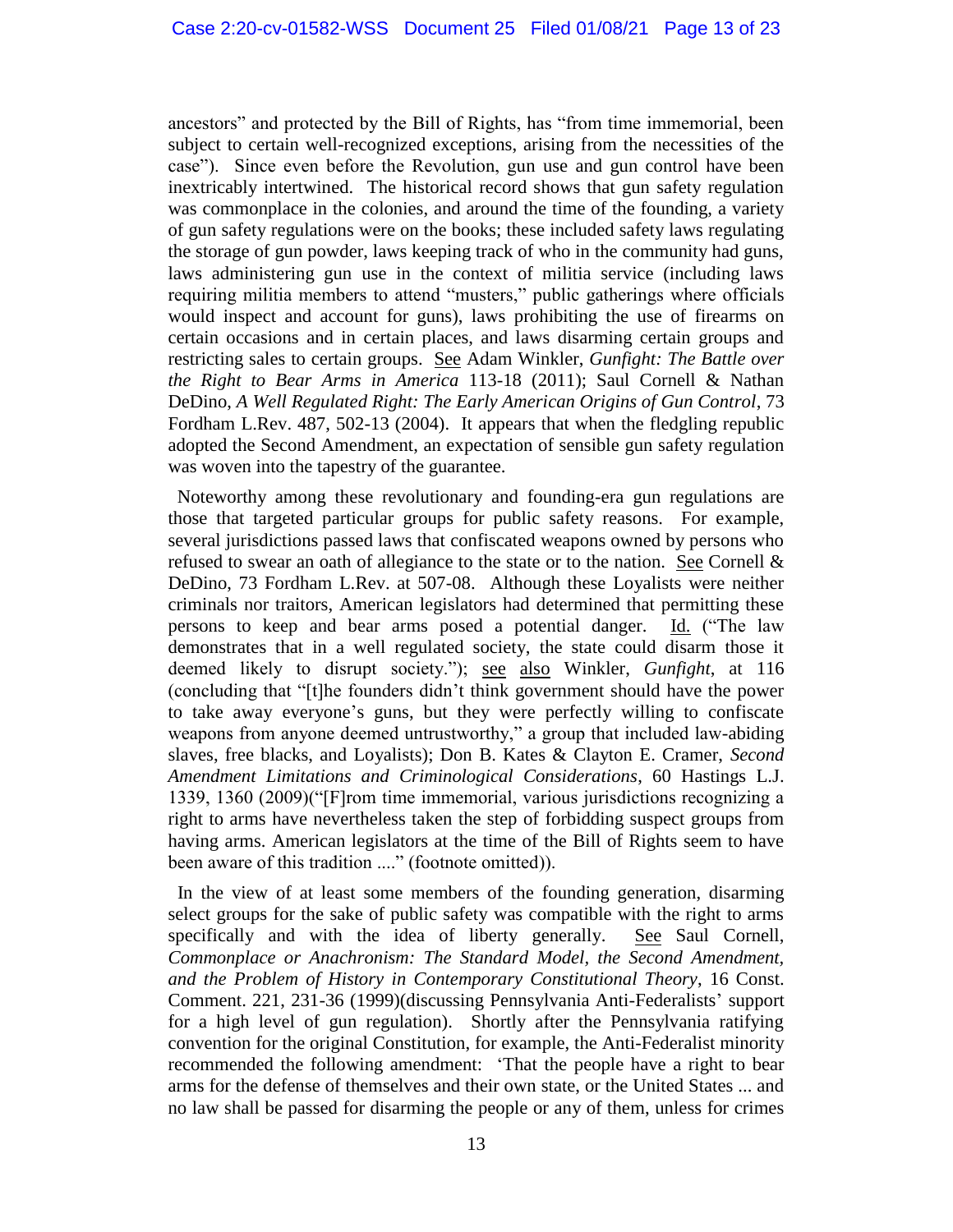### Case 2:20-cv-01582-WSS Document 25 Filed 01/08/21 Page 14 of 23

committed, *or real danger of public injury from individuals*.' Id. at 233 (emphasis added)(*quoting The Address and Reasons of Dissent of the Minority, in The Documentary History of the Ratification of the Constitution* 588, 617-24 (St. Historical Soc'y of Wis.,  $1976$ ).<sup>12</sup>

 These categorical restrictions may have been animated by a classical republican notion that only those with adequate civic 'virtue' could claim the right to arms. Scholars have proposed that at the time of the founding, 'the right to arms was inextricably and multifariously linked to that of civic virtu (i.e., the virtuous citizenry),' and that '[o]ne implication of this emphasis on the virtuous citizen is that the right to arms does not preclude laws disarming the unvirtuous citizens (i.e., criminals) or those who, like children or the mentally imbalanced, are deemed incapable of virtue.' Kates & Cramer, 60 Hastings L.J. at 1359-60.<sup>13</sup> This theory suggests that the Founders would have supported limiting or banning 'the ownership of firearms by *minors*, felons, and the mentally impaired.' See Don B. Kates, *Second Amendment*, in 4 *Encyclopedia of the American Constitution* 1640 (Leonard W. Levy et al. eds., 1986)(emphasis added); see also United States v. Emerson, 270 F.3d 203, 261 (5th Cir. 2001)(inferring from scholarly sources that "it is clear that felons, *infants* and those of unsound mind may be prohibited from possessing firearms" (emphasis added)).

Nat'l Rifle Ass'n of Am., Inc. v. Bureau of Alcohol, Tobacco, Firearms, & Explosives, 700 F.3d

#### 185, 200-201 (5th Cir. 2012).

\_\_\_\_\_\_\_\_\_\_\_\_\_\_\_\_\_\_\_\_\_\_\_\_\_\_\_\_\_

Thus, just because the Supreme Court recognized certain Second Amendment rights in

*Heller* does not lead inexorably to the conclusion that the Second Amendment grants 18-to-20-

<sup>12</sup> Additionally, William Rawle—"a prominent lawyer who had been a member of the Pennsylvania Assembly that ratified the Bill of Rights," Heller, 554 U.S. at 607, 128 S.Ct. 2783—maintained that although the Second Amendment restrained the power of Congress to "disarm the people," the right to keep and bear arms nonetheless "ought not, ... in any government, to be abused to the disturbance of the public peace." William Rawle, *A View of the Constitution of the United States of America* 125-26 (William S. Hein & Co. 2003)(2d ed. 1829).

<sup>&</sup>lt;sup>13</sup> See also Robert E. Shalhope, *The Armed Citizen in the Early Republic*, 49 Law & Contemp. Probs. 125, 130 (Winter 1986)("[T]he philosophers of republicanism were not blind to the desirability of disarming certain elements within their society .... Arms were 'never lodg'd in the hand of any who had not an Interest in preserving the publick Peace ....'")(*quoting* J. Trenchard & W. Moyle, *An Argument Shewing, That a Standing Army Is Inconsistent with a Free Government, And Absolutely Destructive to the Constitution of the English Monarchy* (London 1697)).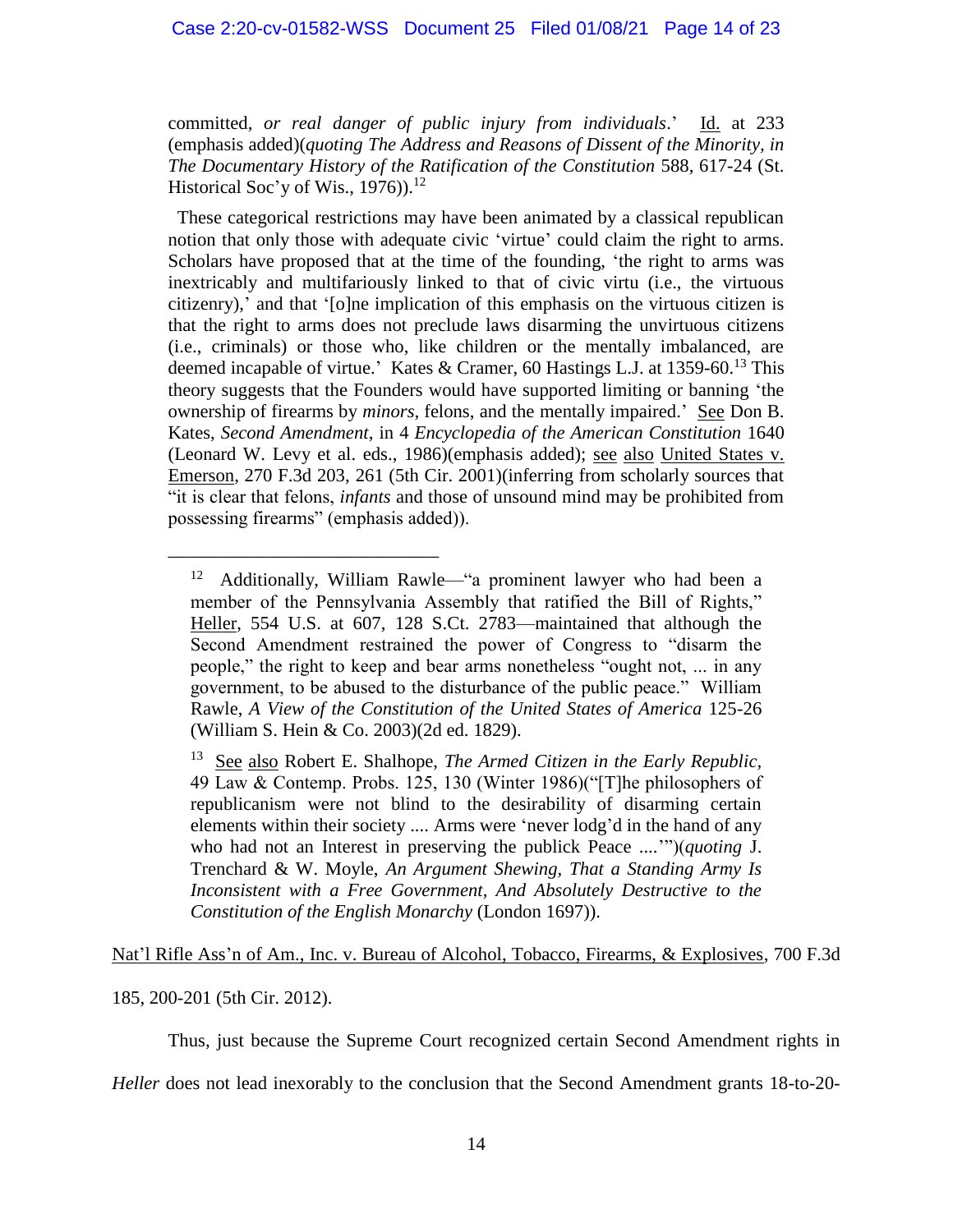#### Case 2:20-cv-01582-WSS Document 25 Filed 01/08/21 Page 15 of 23

year-olds the unfettered right to conceal carry firearms in this Commonwealth. Nor have Plaintiffs provided any persuasive argument as to why Pennsylvania's present restrictions impermissibly burden their Second Amendment rights and/or how such provisions fail to survive intermediate scrutiny under a means-end analysis. See Commissioner's Brief in Support [ECF 24], at 14-35.

As to the second point, for quite some time, courts and legal scholars have considered laws restricting the ability of persons under 21 (the age of majority under the common law) to purchase firearms to be consistent with the Second Amendment. The Supreme Court itself said in *Heller* that the Second Amendment right "was not a right to keep and carry any weapon whatsoever in any manner whatsoever and for whatever purpose. The recognized that longstanding forms of firearms regulation are "presumptively lawful." Heller, 554 U.S. at 626-627 & n. 26. Consequently, the challenged provisions of PUFA do not infringe upon any right protected by the Second Amendment.

Plaintiffs nevertheless argue that "[t]he strongest historical evidence" that 18-to-20-yearold adult citizens fall within the ambit of Second Amendment protections "comes from the Founding-Era understanding of militia service." BIS [ECF 11-8], at 15. Indeed, this is the only evidence Plaintiffs rely on in making their argument in support of success on the merits. Id., at 14-18. Yet, Plaintiffs largely ignore decisional law post-*Heller* which has upheld regulatory provisions that govern various aspects of firearm sales and possession generally, and access to firearms by 18-to-20-year-olds specifically. When viewed in the context of these recent decisions, Pennsylvania's Uniform Firearms Act is consistent with –and does not run afoul of– the Second Amendment.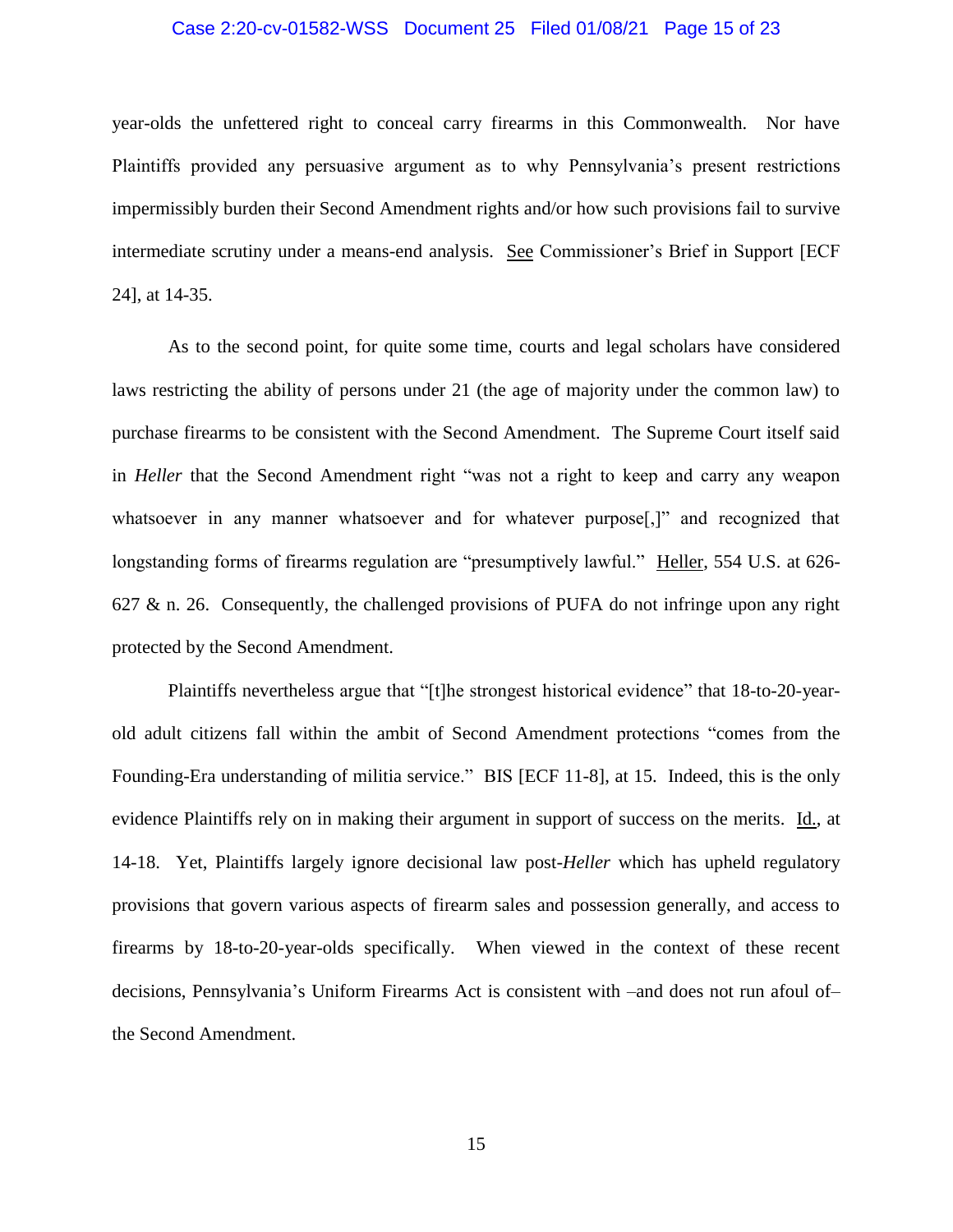#### Case 2:20-cv-01582-WSS Document 25 Filed 01/08/21 Page 16 of 23

Indeed, historical militia laws fail to support Plaintiffs' position because of the disparity in age limits for militia members among the various states. For example, in National Rifle Association of America, Inc. v. Bureau of Alcohol, Tobacco, Firearms, & Explosives, 700 F.3d 185 (5th Cir. 2012)(hereinafter "NRA v. BATF"), the Fifth Circuit addressed a similar argument in the following terms:

Appellants first argue that 18-to-20-year-olds have a Second Amendment right to purchase firearms from FFLs because, at the time of the founding, 18-to-20-yearolds were assigned to serve in the militia and militia duty necessarily implies the right to purchase firearms. The 1792 Militia Act provided that 'each and every free able-bodied white male citizen of the respective States, resident therein, who is or shall be of the age of eighteen years, and under the age of forty-five years (except as is herein after excepted) shall severally and respectively be enrolled in the militia.' Militia Act § 1, 1 Stat. 271. But Appellants' militia-based attack on the federal laws at bar is unavailing. First, the right to arms is not co-extensive with the duty to serve in the militia. See Heller, 554 U.S. at 589-94, 128 S.Ct. 2783 (decoupling the former from the latter). Second, if the right to arms and the duty to serve in the militia were linked in the manner that Appellants declare, then Appellants' argument proves too much. In some colonies, able-bodied sixteenyear-olds were obligated to serve in the militia, and yet, Appellants assure us that they are not challenging restrictions on handgun possession by or sales to persons under age 18. E.g., Act of Apr. 3, 1778, ch. 33, 1778 N.Y. Laws 62 (assigning to militia "every able bodied male person [with exceptions] from sixteen years of age to fifty"). Third, in some colonies and States, the minimum age of militia service either dipped below age 18 or crept to age 21, depending on legislative need. *Compare* An Act for the Better Regulating [of] the Militia, ch. 20, §§ 1, 4, 1777 N.J. Acts 26 (setting minimum age at 16 in 1777), *with* An Act to embody, for a limited Time, One Thousand of the Militia of this State, for the Defence of the Frontiers thereof, ch. 24, §§ 3-4, 1779 N.J. Acts 58, 58-69 (setting minimum age at 21, but reserving right to accept age 16-21, in 1779). Such fluctuation undermines Appellants' militia-based claim that the right to purchase arms must fully vest precisely at age 18—not earlier or later. Indeed, the 1792 Militia Act gave States discretion to impose age qualifications on service, and several States chose to enroll only persons age 21 or over, or required parental consent for persons under 21. E.g., An Act to regulate the Militia, § 2, 1843 Ohio Acts 53, 53 (setting minimum age at 21). And this is all not to mention the anachronism at play: we no longer have a founding-era-style militia.

#### NRA v. BATF, 700 F.3d at 204 n. 17.

The district court in Powell v. Tompkins also rejected this premise in similar terms: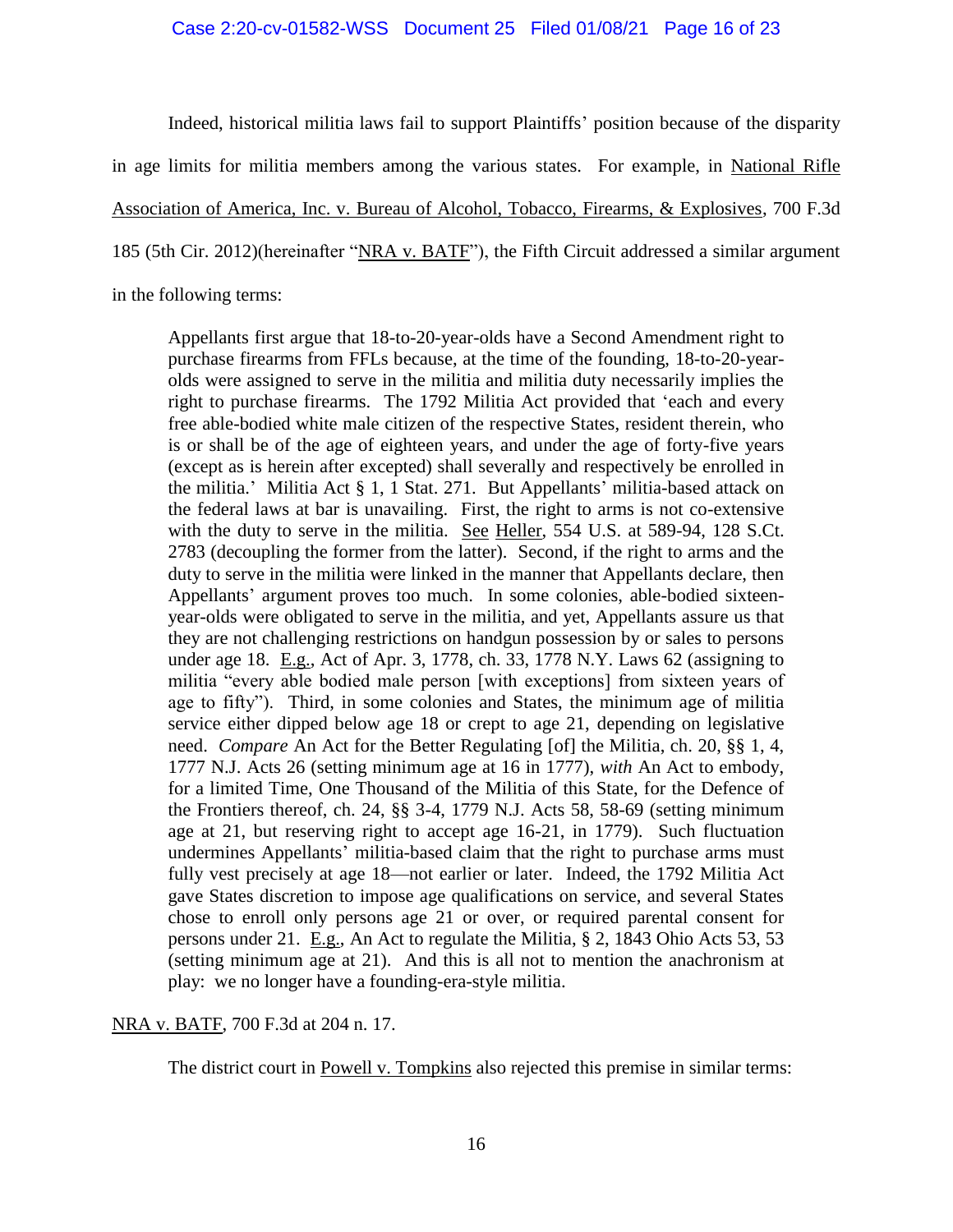First, Powell argues that eighteen- to twenty-year-olds ought be permitted to possess and carry firearms by virtue of the fact that they are legally compelled to do so when country so demands. For proof, Powell makes reference to the Militia Act of 1792 ("Militia Act"), ch. 33, 1 Stat. 271, which required in relevant part that 'each and every free able-bodied white male citizen of the respective states, resident therein, who is or shall be of the age of eighteen years, and under the age of forty-five years ... shall severally and respectively be enrolled in the militia' and that 'every citizen so enrolled ... shall ... provide himself with a good musket or firelock ... and shall appear so armed, accoutred and provided, when called out to exercise, or into service.'  $\underline{Id.}$  § 1, 1 Stat. at 271. This evidence is ultimately unpersuasive, however. The minimum age for militia service varied wildly across the colonies and early states, ranging from as low as sixteen to as high as twentyone. See, e.g., Act of June 24, 1786, § 2, 1786 N.H. Laws 407, 407 (sixteen); Act of June 2, 1779, ch. 24, § 3, 1778 N.J. Laws 58, 59 (twenty-one); Act of Apr. 3, 1778, ch. 33, 1777 N.Y. Laws 62, 62 (sixteen); Act of Mar. 26, 1784, 1784 S.C. Acts 68, 69 (eighteen); Act of 1757, ch. 1, § 2, 1756-1761 Va. Acts 334, 334 (eighteen). In the Commonwealth's own colonial predecessor, known while under the dominion of the British Empire as the Province of the Massachusetts Bay, the age for militia service was under eighteen. See Act of Jan. 22, 1776, ch. 10, § 2, 1775-1776 Mass. Acts 445, 445 (setting the age for militia service at sixteen). Given the lack of conformity among states with respect to the age of militia service, the Court finds preposterous the notion that the Militia Act fixed the minimum age for firearms use at eighteen. (Powell additionally relies upon some of the amendments to the Militia Act, including one which lowered the age of militia service to seventeen, Act of Aug. 10, 1956, ch. 1041, § 311(a), 70A Stat. 14, 14 (codified as amended at 10 U.S.C. § 311(a)). The claims founded upon these amendments, however, fail for the same reasons as do those that related to the original Militia Act.) Moreover, even if this Court were to reject the evidence in the historical record and accept Powell's premise, Powell ignores the fundamental fact that 'the right to arms is not co-extensive with the duty to serve in the militia.' National Rifle Ass'n, 700 F.3d at 204 n. 17 (*citing* Heller, 554 U.S. at 589-94, 128 S.Ct. 2783).

Powell v. Tompkins, 926 F.Supp.2d 367, 387 (D.Mass. 2013), *aff'd*, 783 F.3d 332 (1st Cir.

2015)(citations to record omitted).

It would also seem that because Pennsylvania's regulatory scheme allows 18-to-20-yearolds to open carry firearms, the militia argument further loses its weight because militias typically would not have carried concealed weapons.<sup>5</sup> Indeed, the critical issue here in

 $\overline{a}$ <sup>5</sup> And, to the extent this historical fact exists, Pennsylvania law still carves out an exception for 18 to 20 year olds who have entered the military. See 18 Pa. C.S. § 6106(b)(2)("The provisions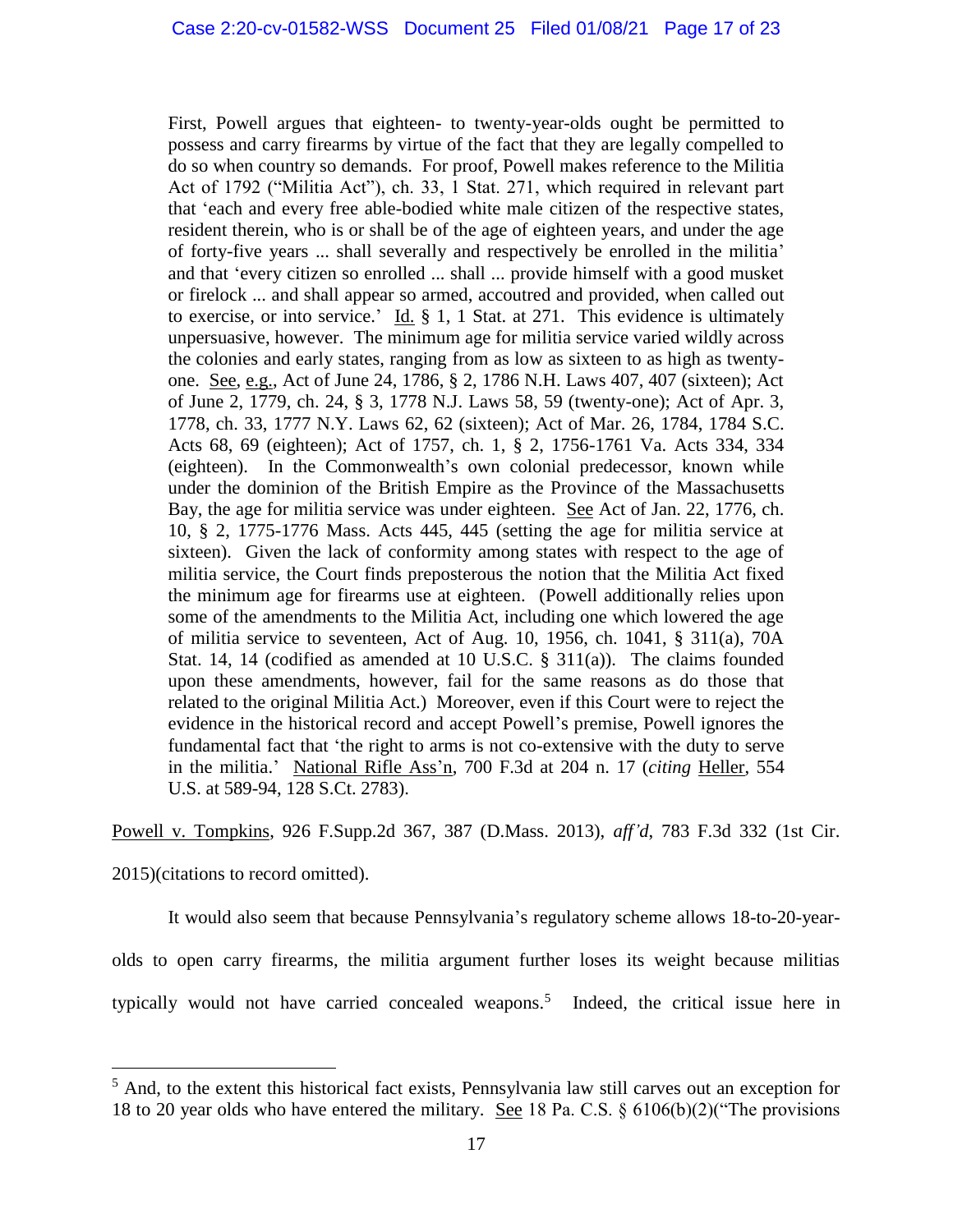Pennsylvania is whether Plaintiffs –as 18-to-20-year-olds– have a Second Amendment right to obtain a conceal carry license. Moreover, notwithstanding the references to militia service cited by Plaintiffs, there is no question that at the time the Second Amendment was ratified, the age of majority was 21. As the Fifth Circuit explained in NRA v. BATF,

Notably, the term 'minor' or 'infant'—as those terms were historically understood—applied to persons under the age of 21, not only to persons under the age of 18. The age of majority at common law was 21, and it was not until the 1970s that States enacted legislation to lower the age of majority to 18. See, e.g., *Black's Law Dictionary* 847 (9th ed. 2009)("An infant in the eyes of the law is a person under the age of twenty-one years, and at that period ... he or she is said to attain majority ...." (*quoting* John Indermaur, *Principles of the Common Law* 195 (Edmund H. Bennett ed., 1st Am. ed. 1878))); id. ("The common-law rule provided that a person was an infant until he reached the age of twenty-one. The rule continues at the present time, though by statute in some jurisdictions the age may be lower." (*quoting* John Edward Murray Jr., *Murray on Contracts* § 12, at 18 (2d ed.1974))); see generally Larry D. Barnett, *The Roots of Law*, 15 Am. U.J. Gender Soc. Pol'y  $&$  L. 613, 681-86 (2007). If a representative citizen of the founding era conceived of a 'minor' as an individual who was unworthy of the Second Amendment guarantee, and conceived of 18-to-20-year-olds as 'minors,' then it stands to reason that the citizen would have supported restricting an 18-to-20-year-old's right to keep and bear arms.

NRA v. BATF, 700 F.3d 185, 201-202 (5th Cir. 2012).

 $\overline{a}$ 

For most of our history, including up to and through 1868, when the Fourteenth Amendment was ratified, persons under the age of 21 were considered minors. At common law, the age of majority was 21, and the term "minor" or "infant" applied to persons under 21. See Horsley v. Trame, 808 F.3d 1126, 1130 (7th Cir. 2015)("During the founding era, persons under 21 were considered minors or 'infants.'"). Indeed, the age of majority has been lowered relatively recently. See NRA v. BATF, 700 F.3d at 201 ("[I]t was not until the 1970s that States enacted legislation to lower the age of majority to 18"); Horsley v. Trame, 808 F.3d at 1130

of subsection (a) shall not apply to … Members of the army, navy, marine corps, air force or coast guard of the United States or of the National Guard or organized reserves when on duty").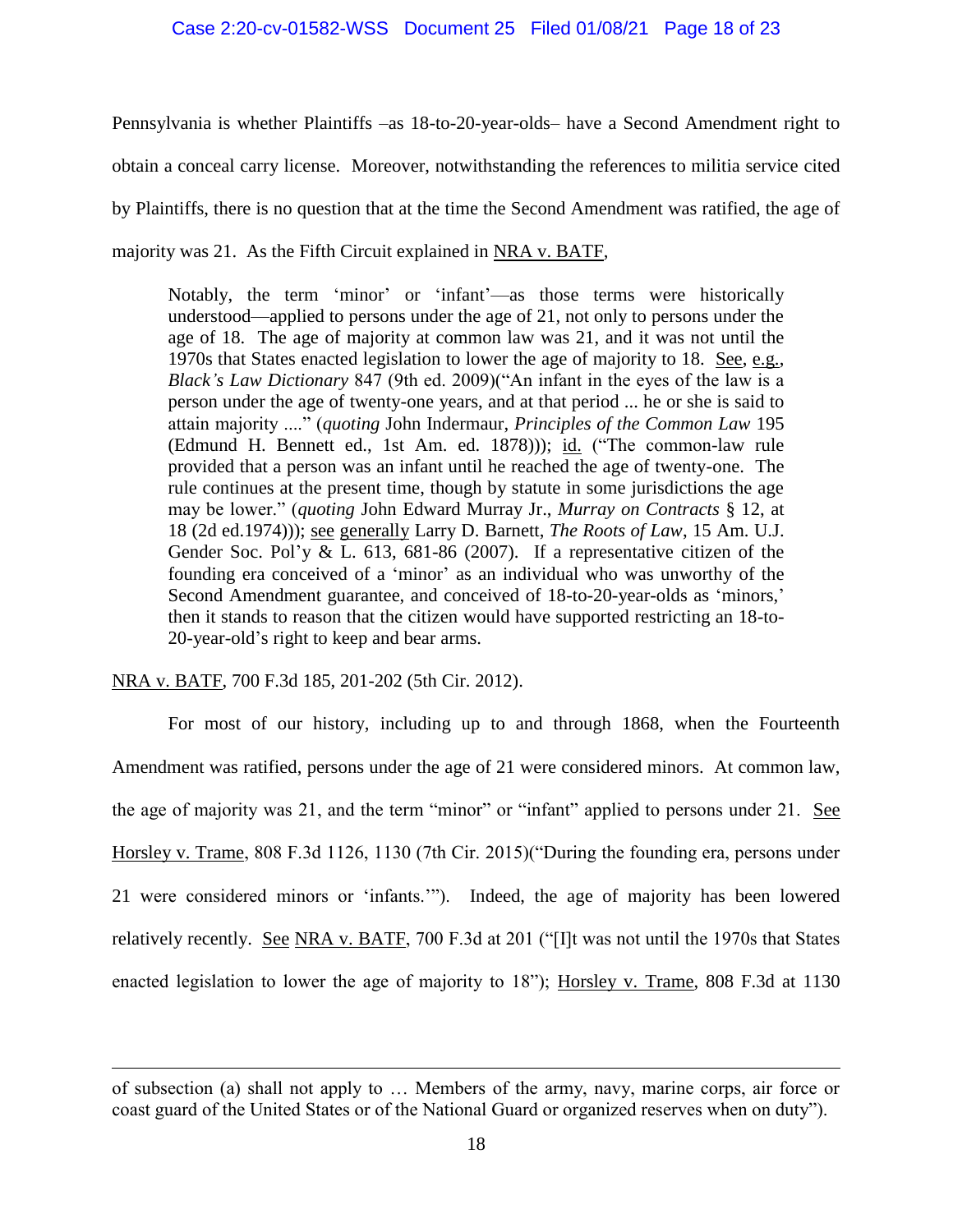#### Case 2:20-cv-01582-WSS Document 25 Filed 01/08/21 Page 19 of 23

("The age of majority was 21 until the 1970s."). Thus, historically, notwithstanding the ages of militia members, laws restricting the rights of minors applied to persons under the age of 21.

Moreover, every court presented with this issue since *Heller* was decided has concluded that not only is regulation of firearms with respect to 18-to-20-year-olds within the contemplation of the Second Amendment, but that such regulations invariably meet the endsmeans balancing tests under which such regulations are typically reviewed. See, e.g., Powell v. Tompkins, *supra*; NRA v. BATF, *supra*; NRA v. McGraw, *supra*. See also Jones v. Becerra, 2020 WL 6449198, \*8 (S.D.Cal. 2020); Mitchell v. Atkins, 2020 WL 5106723, \*4-\*5 (W.D.Wash. 2020).

The General Assembly enacted the challenged provisions of Pennsylvania's Uniform Firearms Act back in 1995, although their precursors date back nearly a hundred years if not more. These provisions are designed to reasonably serve public safety goals. These sensible public safety laws should not be enjoined while Plaintiffs' lawsuit proceeds. These longstanding limitations serve to promote safety and responsible firearm ownership and use by persons who are, *inter alia*, aged 18-to-20-years-old. These laws impose only modest restrictions and do not operate as an outright ban as Plaintiffs contend.

With respect to the specific provisions of Section 6107, Plaintiffs assert that "[s]ince Section 6107 limits *all* forms of carrying firearms in public—whether open or concealed—its effect, in conjunction with these active declarations, is to require all ordinary citizens to obtain a license before carrying a firearm for most lawful purposes, including the purpose 'of being armed and ready . . . in a case of conflict with another person.' Heller, 554 U.S. at 584 (quoting Muscarello v. United States, 524 U.S. 125, 143 (1998)(Ginsburg, J., dissenting))." BIS [ECF 11- 1], at 3-4.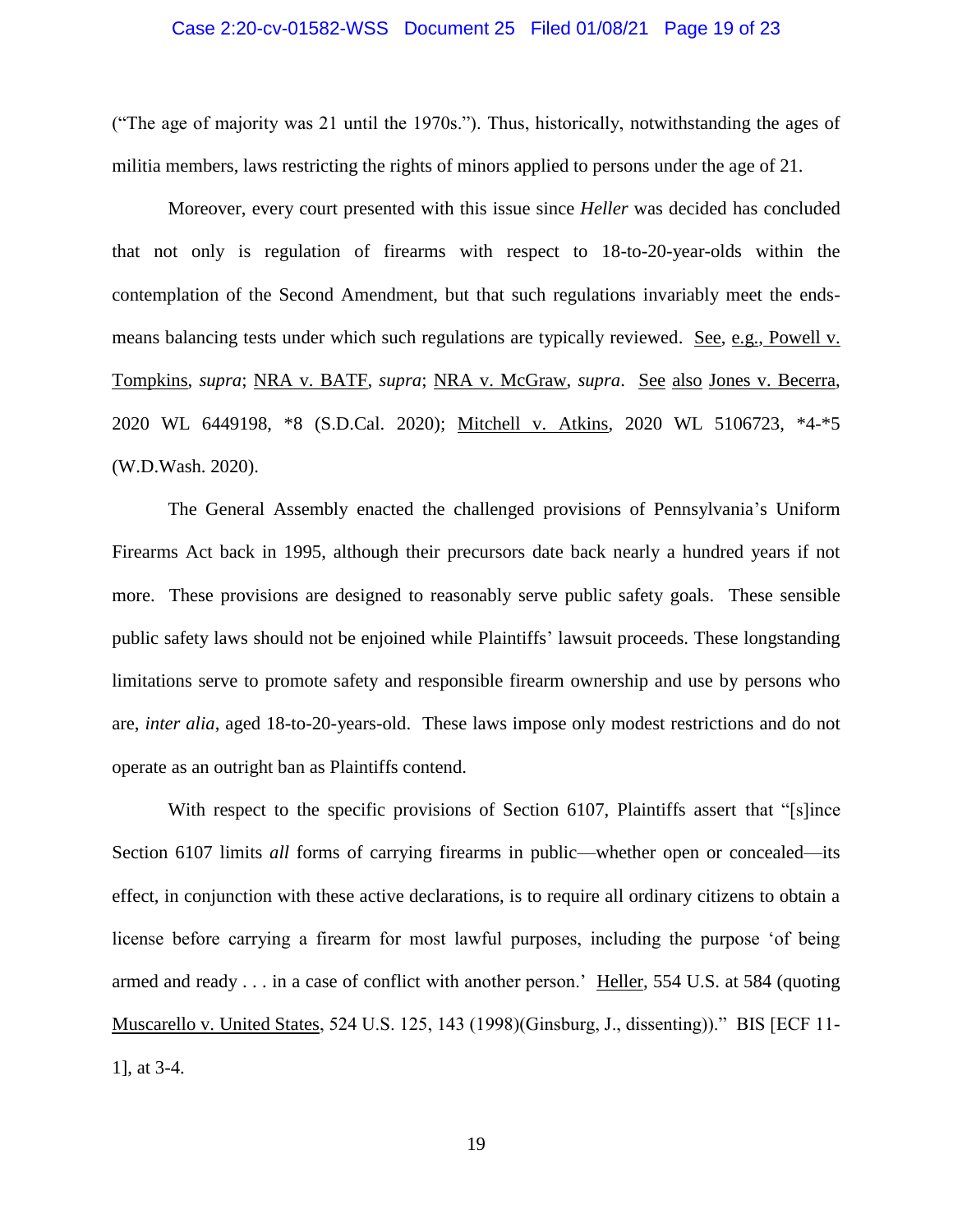#### Case 2:20-cv-01582-WSS Document 25 Filed 01/08/21 Page 20 of 23

Section 6107 essentially prohibits the open carry of firearms during a declared emergency unless the person is "[a]ctively engaged in a defense of that person's life or property from peril or threat" or is "[l]icensed to carry firearms under section 6109 … or is exempt from licensing under section  $6106(b)...$  See 18 Pa. C.S. §  $6107(a)(1)-(2)$ . To the extent that Plaintiffs' claim is based on their age, the foregoing arguments made in support of the restrictions on 18-to-20 year-olds contained in Sections 6106 and 6109 apply with equal force. This is particularly so with respect to the exclusion for persons "[l]icensed to carry firearms under section 6109" which would not apply to Plaintiffs due to their age. Indeed, the same arguments that establish that 18 to-20-year-olds are not permitted to obtain a license to conceal carry a firearm during periods of non-emergencies would also establish that 18-to-20-year-olds are not permitted to obtain a license to conceal carry a firearm during periods of declared emergencies. In other words, the fact that an emergency has been declared by a state or local official should not change the calculus of the right of 18-to-20-year-olds under the Second Amendment to obtain a conceal carry license.

This still leaves open the question of whether Section 6107's restrictions on the ability of 18-to-20-year-olds to open carry firearms during declared emergencies violate the Second Amendment. However, this must also be answered in the negative because, regardless of a person's age, there has never been a case that has established a Second Amendment right to open carry firearms under any circumstances. See, e.g., Gould v. Morgan, 907 F.3d 659, 671-672 (1st Cir. 2018).

Further, it does not appear that the restrictions in Section 6107 burden conduct falling within the core of the Second Amendment, as construed by *Heller*. Moreover, Section 6107 does not entail a complete ban on open carrying of firearms during emergency declarations. Indeed,

20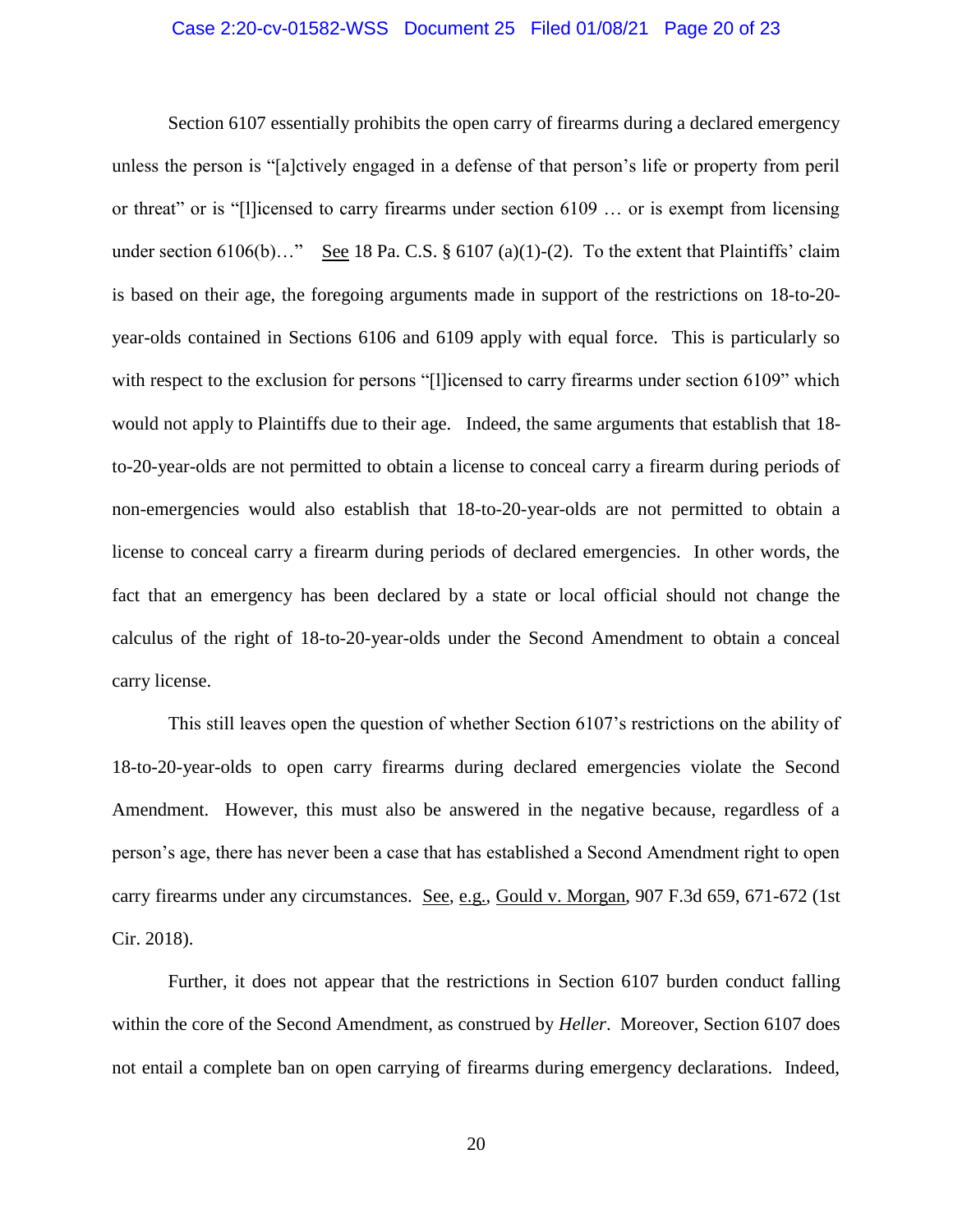#### Case 2:20-cv-01582-WSS Document 25 Filed 01/08/21 Page 21 of 23

this section carves out an exception for persons who are "[a]ctively engaged in a defense of that person's life or property from peril or threat." See 18 Pa. C.S. § 6107 (a)(1). So even if *Heller* commands that the Second Amendment embodies a right to open carry a firearm for purposes of self-defense, Section 6107 explicitly allows for that contingency.

Finally, as with Sections 6106 and 6109, the restrictions in Section 6107 are not permanent and will evaporate upon the termination of the emergency declaration(s) or –in the case of Plaintiffs– upon reaching the age of 21. Referencing prior cases which have examined the Second Amendment rights of 18-to-20-year-olds, the Seventh Circuit has held that age-based restrictions do not burden rights under the Second Amendment, in part, because they are of a temporary nature. See, e.g., McCraw, 719 F.3d at 347-348 ("the law's age qualification has only a temporary effect that ends as soon as the person turns 21")(*citing* BATF, 700 F.3d at 206-207). Thus, as applied to Plaintiffs, the restrictions on open carrying of firearms will end upon the termination of the declared emergency, and the restrictions on concealed carrying of firearms will end upon Plaintiffs aging out of the age-based limitations.

Accordingly, Plaintiffs should not be awarded the broad relief they seek by the instant motion, —a court order enjoining enforcement of the age-based restrictions of Sections 6106, 6107 and 6109 in all applications. As set forth above –as well as in the Commissioner's concomitantly filed Motion to Dismiss [ECF 23]– Plaintiffs cannot show that they are likely to succeed on the merits of their claims, as every court to have considered similar age-based restrictions on use and possession of firearms has concluded that the restrictions do not impermissibly burden the Second Amendment and/or have upheld them in a means-end analysis employing intermediate scrutiny. Ultimately, the PUFA provisions at issue in this case are of the type and kind that, post-*Heller*, have been found to not burden the Second Amendment right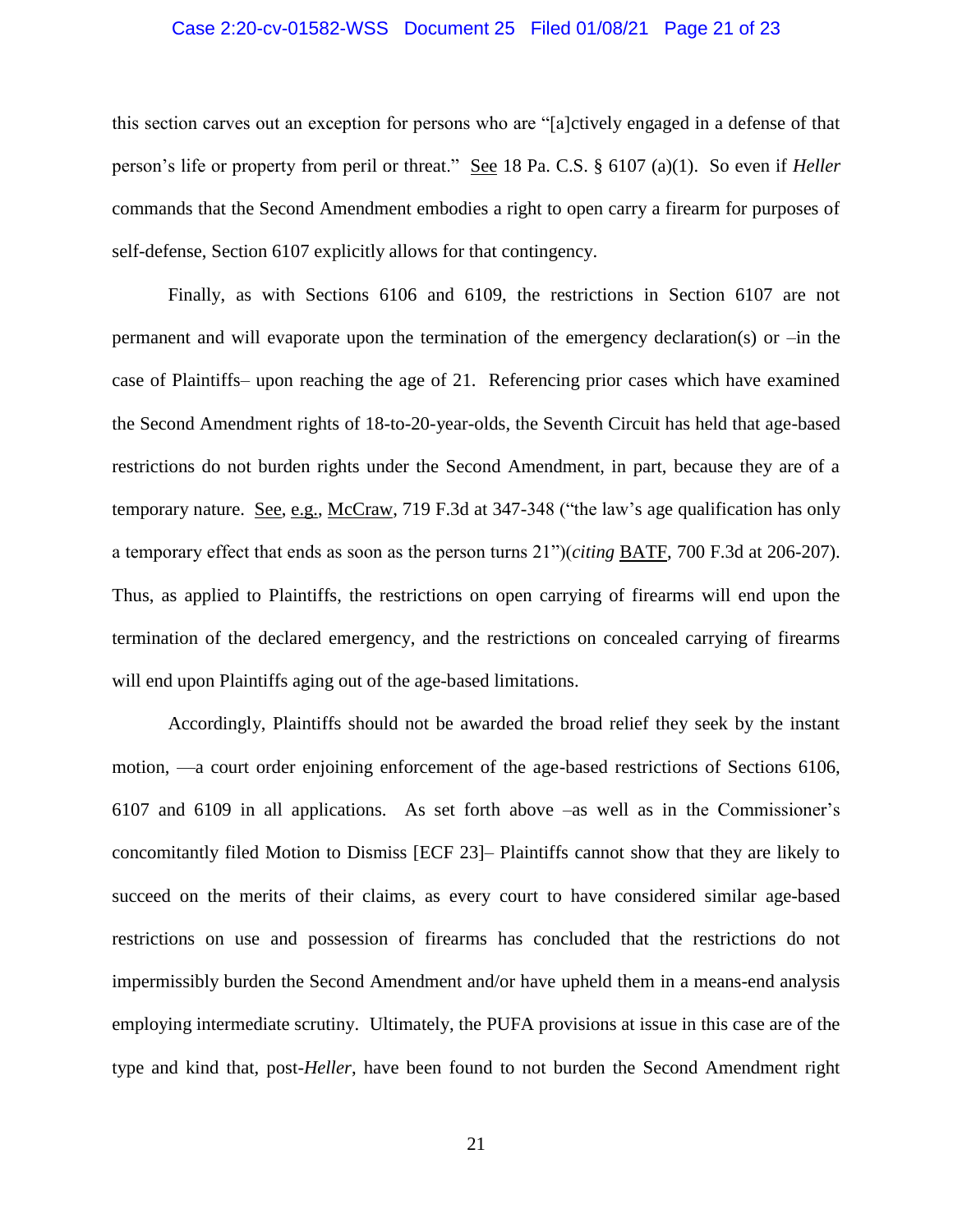#### Case 2:20-cv-01582-WSS Document 25 Filed 01/08/21 Page 22 of 23

established in *Heller*, and which have consistently passed Constitutional muster after application of intermediate scrutiny.

Although this conclusion would be a sufficient predicate upon which to deny the present motion, Plaintiffs also cannot meet their burden to establish the other preliminary injunction factors. Their claimed irreparable harm relies solely on their arguments on the merits, and fails for the same reasons. The balance of the equities and public interest both weigh against enjoining enforcement of laws that promote firearm safety education and limited access to dangerous weapons for those in an age group the social science shows is disproportionately disposed to violence and irresponsible, impulsive, or reckless behavior. This Court should therefore deny Plaintiffs' motion. See Jones v. Becerra, 2020 WL 6449198, \*8-\*9 (S.D.Cal. 2020)(finding that after plaintiffs were not likely to succeed on the merits of the claim, plaintiffs could not establish irreparable harm or show that the balancing of harms tips in their favor).

Finally, with regard to the final prong –whether the public interest favors the entry of Plaintiffs' requested relief – the Commissioner would commend to this Court the closing words of the district court in Jones v. Becerra, *supra*:

the aim of [the challenged statute] was to advance public safety by limiting the possession and use of deadly weapons to mature individuals who have demonstrated discipline through proper training to ensure public safety while honoring the Second Amendment rights of these individuals. See generally NRA [v. BATF], 700 F.3d at 203; Mitchell, 2020 WL 5106723 \*4-\*5. The potential harm of enjoining a duly-enacted law designed to protect public safety outweighs Young Adults' inability to secure the firearm of their choice without proper training. See, Tracy Rifle & Pistol LLC v. Harris, 118 F.Supp.3d 1182, 1193 (E.D.Cal. 2015), *aff'd*, 637 F.App'x 401 (9th Cir. 2016)(holding that "[t]he costs of being mistaken, on the issue of whether the injunction would have a detrimental effect on handgun crime, violence, and suicide, would be grave.") Here, the public interests outweigh the potential for private harm.

Jones v. Becerra, 2020 WL 6449198, at \*9.